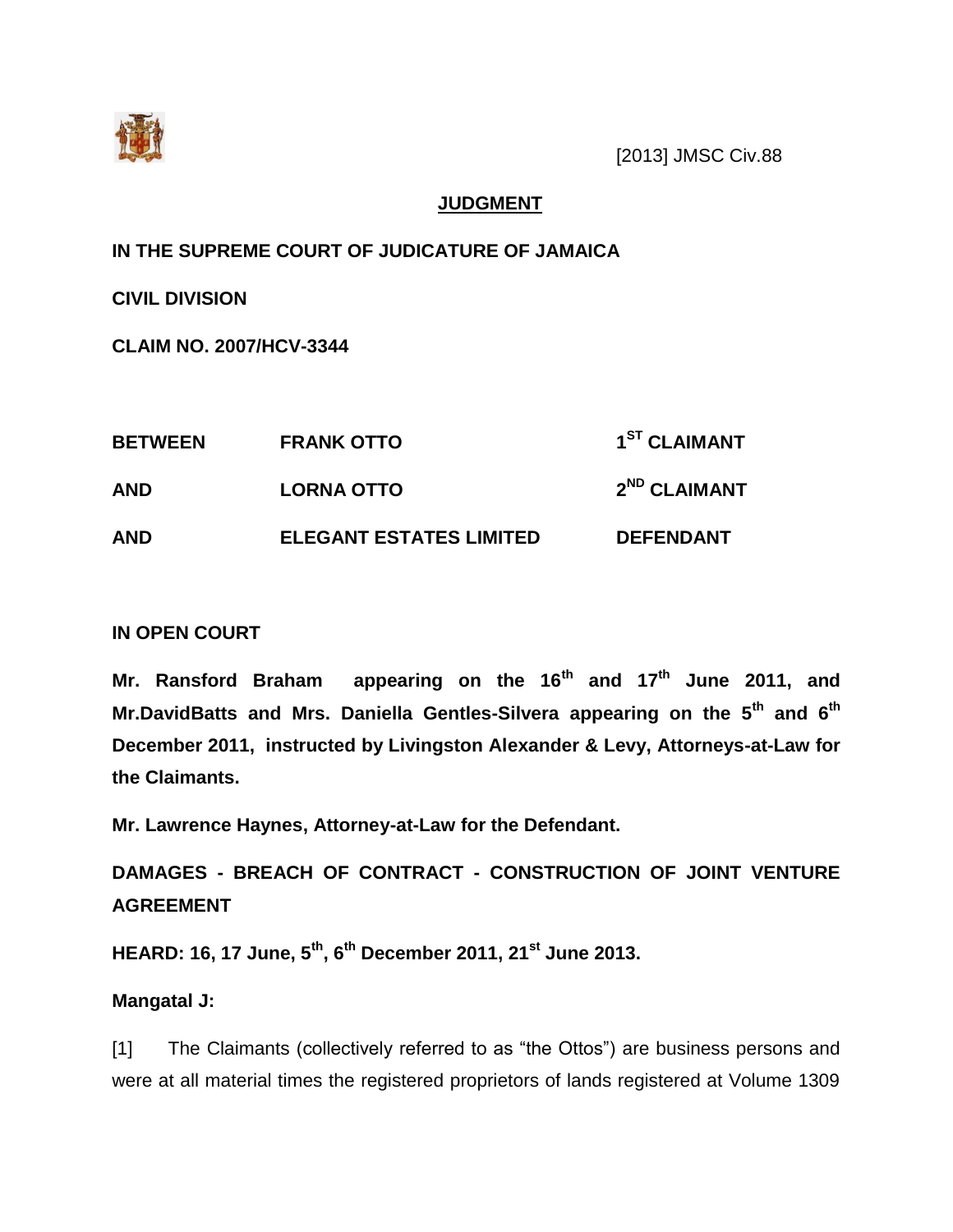Folio 687, Volume 1358 Folio 747 and Volume 1880 Folio 892 of the Register Book of Titles. The lands are hereafter collectively referred to as "Wedgwood".

[2] The Defendant Elegant Estates Limited ("Elegant") is a limited liability company with registered offices situate at No. 2B Ivy Green Crescent, Kingston 5.

## **THE CLAIM**

[3] On or about the  $29<sup>th</sup>$  July 2005, the Claimants and the Defendant entered into a written joint venture agreement ("the JVA"). The JVA was subsequently amended by agreement between the parties and the Ottos state that the amendments are set out in a letter from Elegant to the Ottos dated  $16<sup>th</sup>$  January 2006.

[4] In paragraph 5 of their Particulars of Claim, the Ottos plead that by the amended JVA it was agreed between the parties, among other things as follows:

> **"i) The Defendant desired to carry out a development on 91 lots part of Wedgewood.**

> **ii) The development to be carried out by the Defendant on Wedgewood comprised 81 detached 2 bedroom units and 20 studio apartments with all necessary infrastructure works in accordance with the architectural and engineering plans prepared by the Claimants** ( should state Elegant)**( see Clause 1).**

> **iii) The Defendant was to obtain a loan from the Jamaica Mortgage Bank in order to finance the redevelopment.**

> **iv) The Defendant was to appoint an auditor to keep proper books of accounts for the development and ensure that such books of accounts were available for inspection by persons authorized by the Claimants (Clause 2a(iv) ).**

> **v) The Claimants were responsible for providing the lots in Wedgewood lots for sale and the sale price per lot was \$886,000 (Clause 2b(iii)).**

> **vi)The Defendant was to complete the development on/or before 12 months of the date of the JVA (Clause 3(iv)).**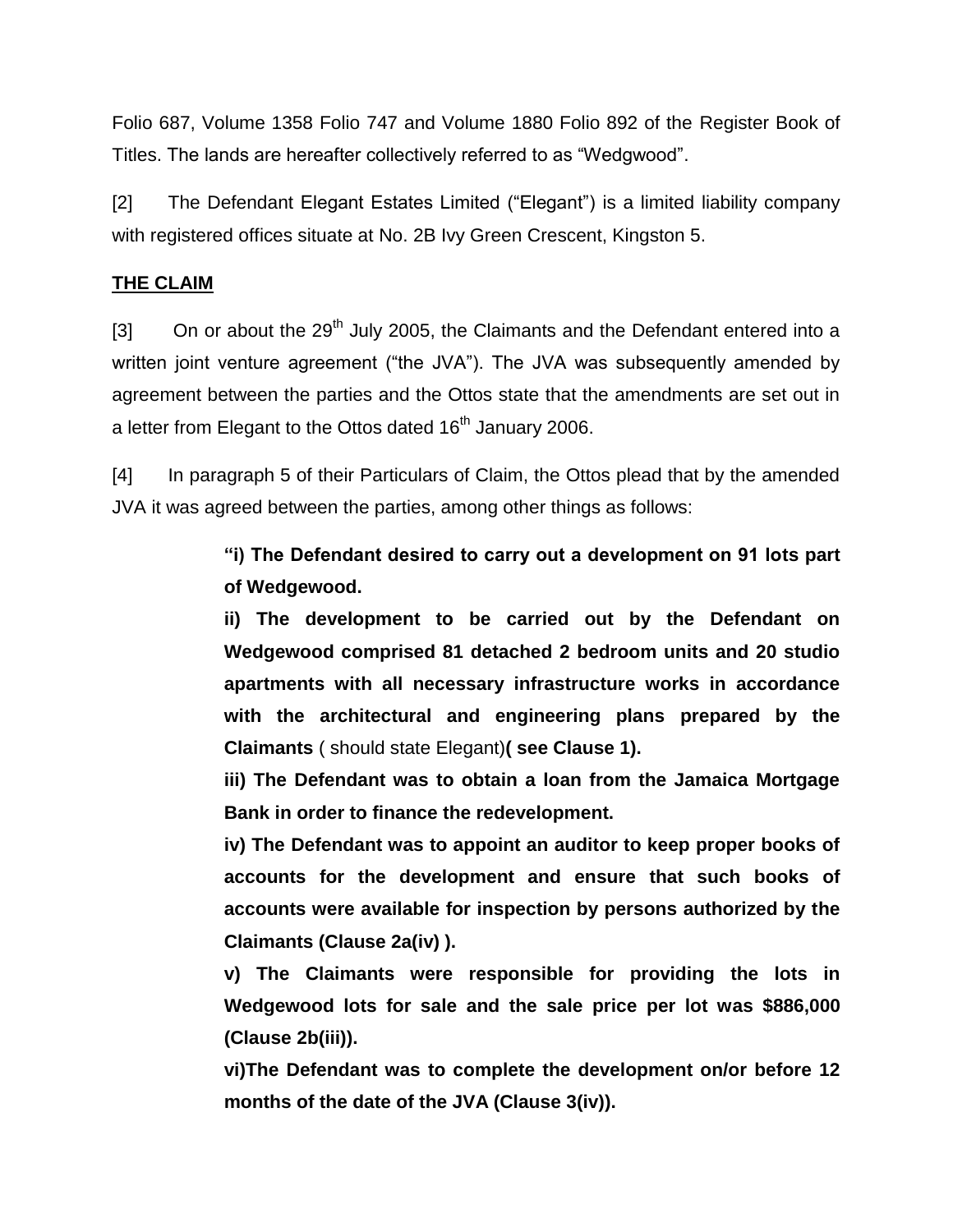**vii) The purchase moneys received from purchasers, legal fees, stamp duty, transfer tax, registration fees and other costs incidental to the sale were to be delivered to Livingston Alexander & Levy and disbursed as follows( Clause 3(5):**

**Firstly, \$800,000.00 on each 2 bedroom unit and \$672,000 on each studio to the Jamaica Mortgage Bank for the release of the Certificate of Title for the lot.**

**Secondly, the payment of \$886,000.00 per lot to the Claimants as follows:**

- **(a) an amount not less than \$443,000.00 on completion of the sale;**
- **(b) the balance outstanding plus \$30,000.00 on each unit sold and interest on the total amount outstanding at the rate of twenty percent (20%) per annum from the date of completion of the sale of each lot and unit to the date of actual payment.**

**However all payments were to be made within twelve months of the date of the agreement;**

**(c) And balance** (was) **to be paid into an escrow account to be held jointly by the Defendant and the Jamaica Mortgage Bank (Defendant's letter dated 16th January 2006).**

**(viii) The Defendant was solely responsible for the completion of the project and was expressly required to complete the project within 12 months of the date of the Joint Venture Agreement (as amended). Clause 3 (vi) of the Joint Venture Agreement (as amended) provided as follows:**

**" In the event that the development shall not be completed within 12 months of the date hereof, all sums paid to the proprietors under clause 3(v) shall become payable by Elegant forthwith and shall bear interest at**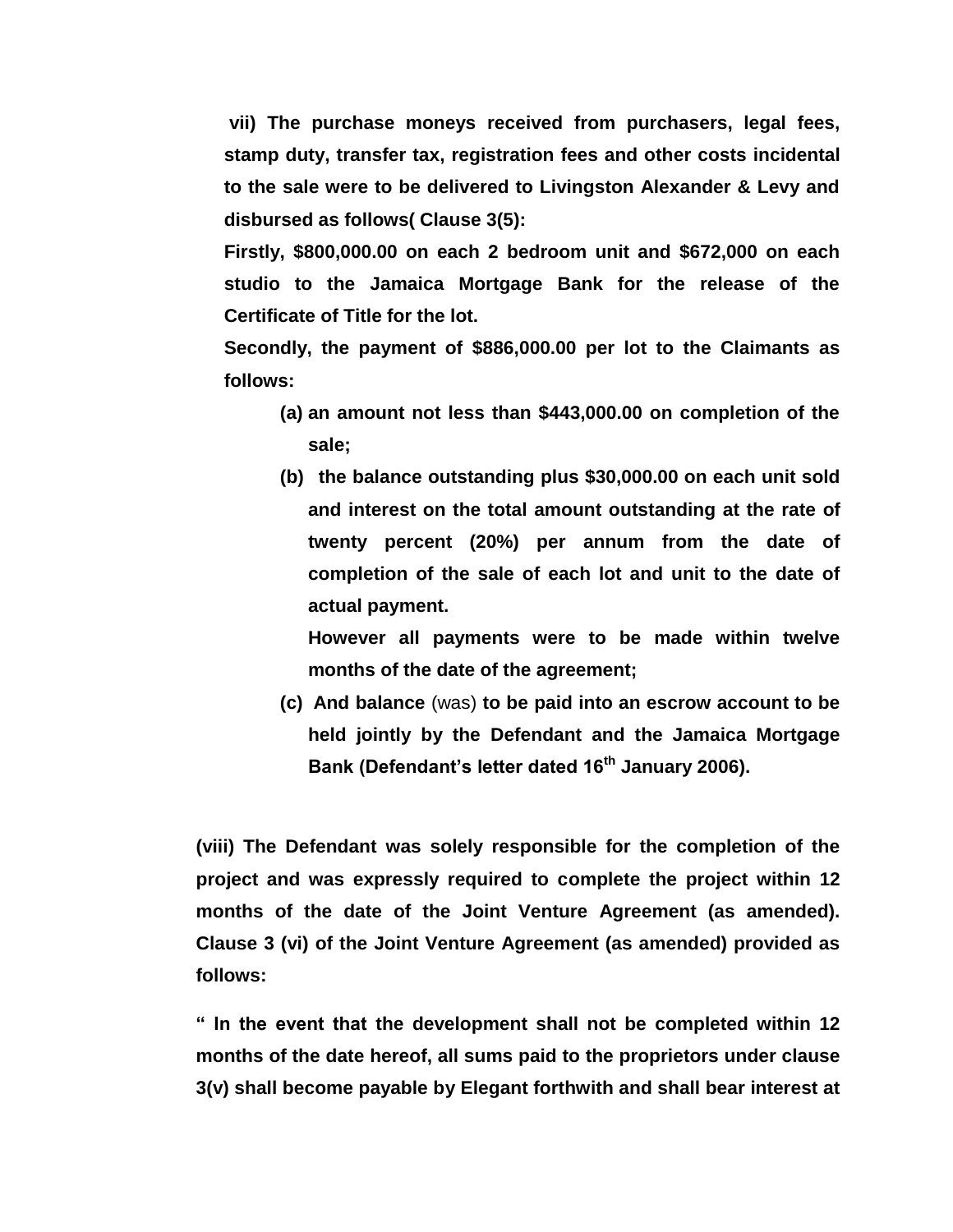**the rate of twenty percent (20%) per annum on the balance outstanding to the date of full settlement."**

**(ix) The Claimants are entitled to determine the Joint Venture Agreement (as amended) if the Defendant is in breach of the Joint Venture Agreement (as amended) having given to the Defendant the relevant notice (Clauses 3(14) & 3(16)."**

[5] The Ottos allege that Elegant, in breach of the JVA failed to carry out the development in an expeditious and/or timely manner and/or failed to complete the project within 12 months or at all. Further, that the project to date remains incomplete.

 $[6]$  The pleading continues, that through their attorneys-at-law by letter dated 17<sup>th</sup> January 2007 they duly notified Elegant that it was in breach of the JVA (as amended) and gave Elegant ninety(90) days to rectify the said breaches.

[7] It is the Ottos' case that notwithstanding the provisions of the JVA (as amended) Elegant failed to permit them or their servants or agents to inspect the books of account in respect of the development.[

[8] The Ottos aver that consequent on Elegant's breach, they have suffered loss and damage and been put to expense as follows( pages 6-7 of the Particulars of Claim:

# **"PARTICULARS OF LOSS AND DAMAGE**

**(To June 30, 2007)**

## **Contract Summary & Interest**

| A. 80 Single Unit lots @ \$886,000.00 each---          | \$70,880,000.00 |
|--------------------------------------------------------|-----------------|
| B. 11 Lots for 20 Apartments @ \$886,000 each---       | \$9,746,000.00  |
| C. 100 units @ \$30,000.00 each--------------------    | \$3,000,000.00  |
| D. Total Contract Sum--------------------------------- | \$83,626,000.00 |
| E. Add Total Interest earned------------------------   | \$9,130,197.29  |
|                                                        | \$92,756,197.29 |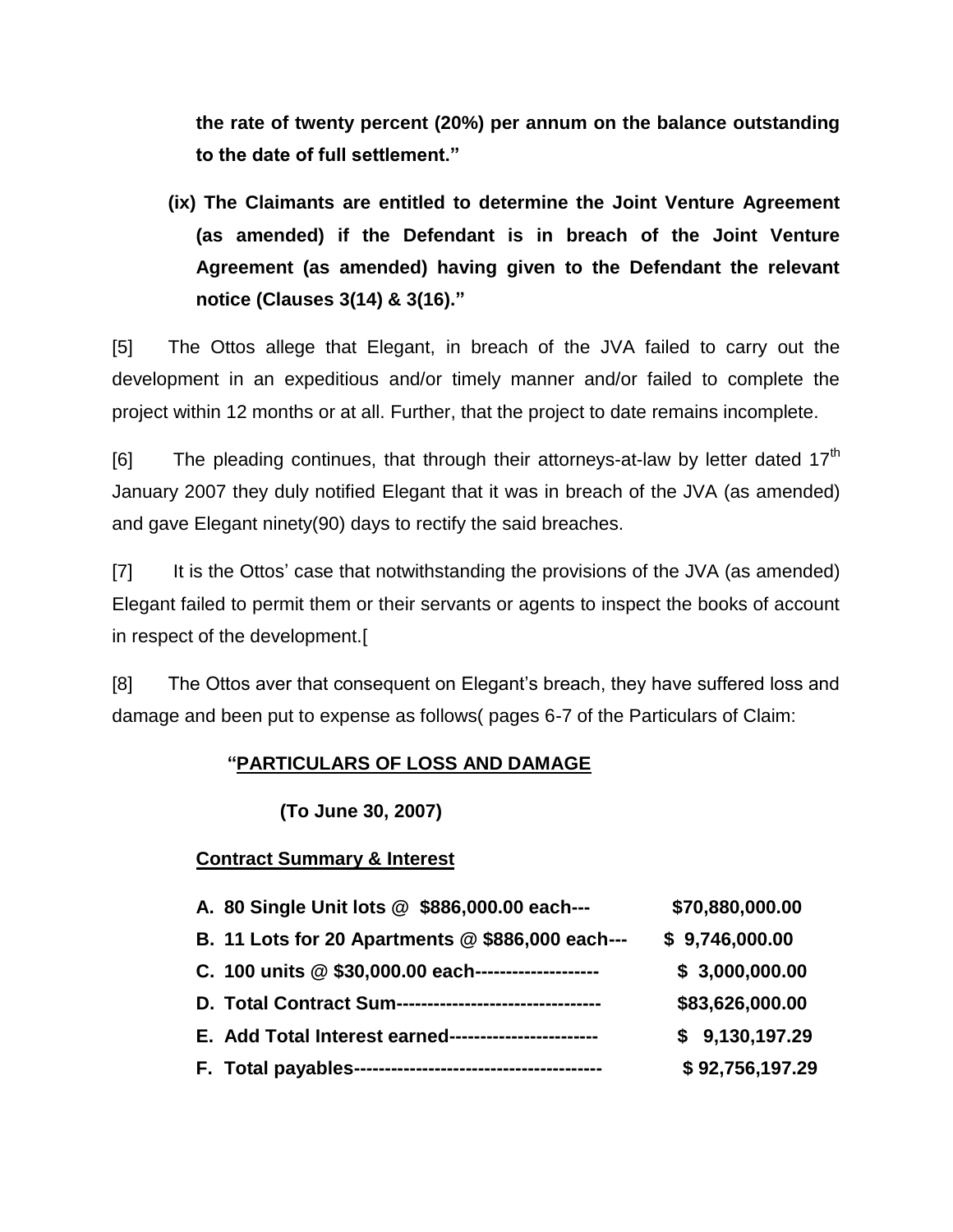### **Less Payments Made**

| 1. 12 Units completed up to 31/10/06      |                 |
|-------------------------------------------|-----------------|
| @\$443,000.00 each--------------          | \$5,316,000.00  |
| 2. 29 Units completed up to 30/06/07      |                 |
| @\$443,000.00 each--------------          | \$12,847,000.00 |
| 3. Lump sum paid to Claimants directly    |                 |
| 01/06/07-----------------------------     | \$2,000,000.00  |
| 4. Lump sum paid to Claimants directly    |                 |
| 01/06/07-----------------------------     | \$2,000,000.00  |
| 5. Total payments made------------------- | \$22,163,000.00 |
| 6. Balance Outstanding as of 01/06/07---- | \$70,593,197.29 |

## **AND the Claimants claim:**

- **(1) Payment of the sum of \$70,593,197.29.**
- **(2) Damages for breach of contract.**
- **(3) Interest at the rate of twenty percent (20%) per annum.**

**pursuant to Clause 3(6) of the Joint Venture Agreement (as amended).**

- **(4) An account of sums received and paid by Defendant on account of the Wedgewood development.**
- **(5) Costs.**
- **(6) Any or further relief."**

[9] On the 22<sup>nd</sup> of January 2008, on an application for judgment in default of defence, King J. entered judgment as follows:

**"(a) Judgment for the Claimants in the sum of \$25,188,197.29 with interest at 20% per annum from the 1st July, 2007 until payment.**

**(b) In respect of the balance claimed, judgment for the Claimants with damages to be assessed."**

[10] It is in relation to this assessment of damages ordered at paragraph (b) above in respect of the balance claimed, that I heard evidence and now render my decision.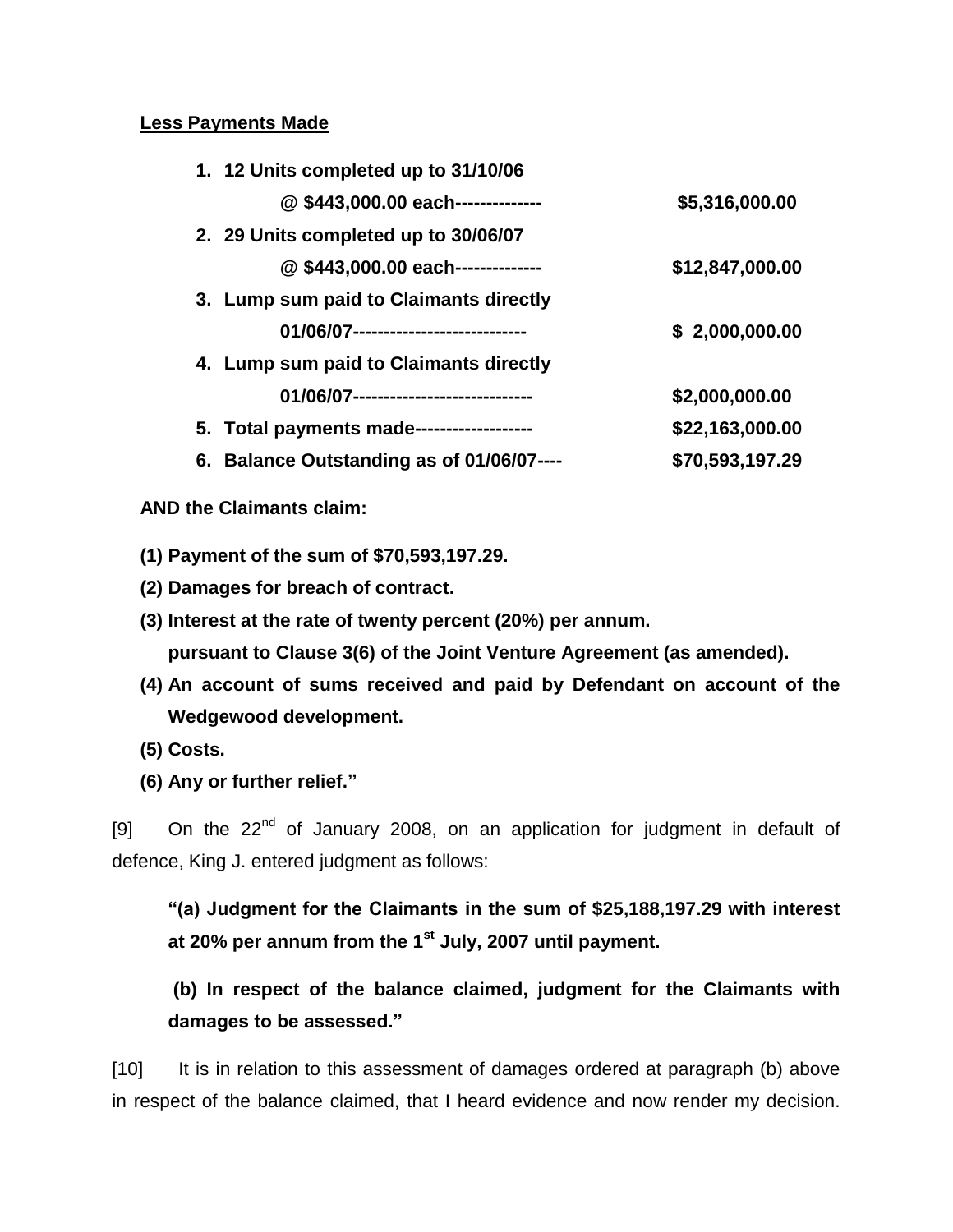When the evidence had concluded, there was not sufficient time for closing submissions, and in any event, this matter was so complex, that it necessitated written closing submissions. Those were duly delivered by Counsel. I must apologize to the parties for the delay in delivering this judgment. This was due to pressure of work, and the voluminous and I must confess, confusing, "moving-target" nature of this matter. It has taken me some time to unravel the many issues and copious documentation.

[11] According to the Closing Submissions on behalf of the Ottos, "The 'balance claimed' is the difference between \$25,188,197.29 and \$70,593,197.29 as well as damages for breach of contract". We shall see if at the end of the day, this is really what is being claimed or due to the Ottos.

[12] In this assessment of damages the Ottos rely upon the Witness Statement of Frank Otto filed on the 27<sup>th</sup> March, 2009, and the Affidavit of Muriel G. Maitland, filed on the 1<sup>st</sup> November 2010. Elegant relies upon the Witness Statement of Garfield Daley, the Managing Director of Elegant, which was filed on the  $10<sup>th</sup>$  March 2009. The parties also relied upon a plethora of documents and many of these documents, after some amount of back and forth and contest, were eventually put in evidence by the consent of the parties. This includes the attachments to the Witness Statements of both Mr. Otto and Mr. Daley. Mr. Otto, Mr. Maitland and Mr. Daley all gave viva voce evidence and were extensively cross-examined.

[13] On the  $26<sup>th</sup>$  of November 2009, Glen Brown J. made a number of orders in this matter, including an order that Dalma P. James & Associates, Chartered Accountants, review the accounts and other documents related to Wedgewood Gardens Development Phase One and prepare, file and deliver a report setting out:

**"2.(a) The sums received by the Development and/or the Defendant on behalf of the Development.**

- **(b) The sums paid to Jamaica Mortgage Bank.**
- **(c) The sums paid to and/or credited to the Claimants to date.**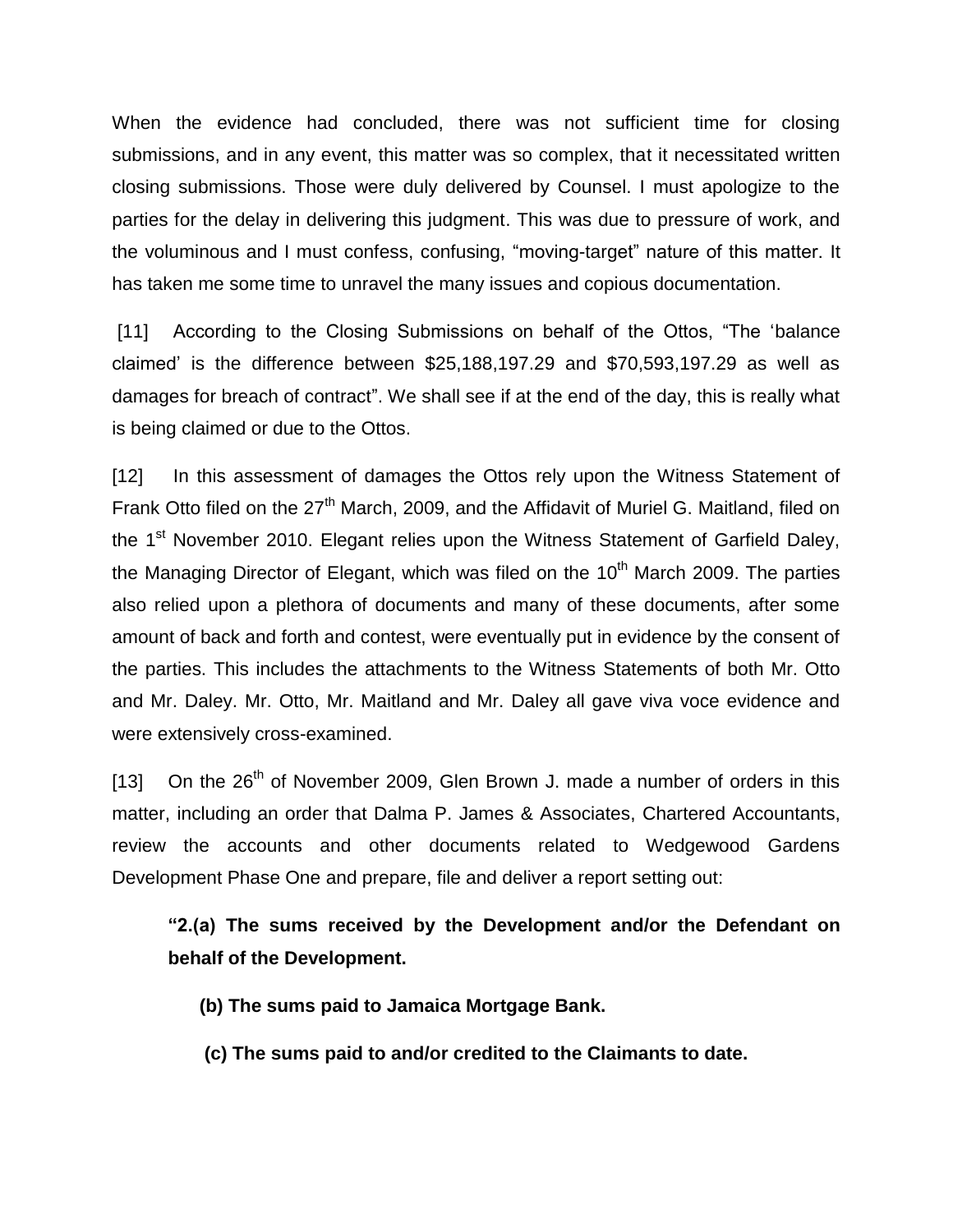**(d) All sums which are now due and owing to the Claimants (if any) as at the date of the report and if any further sums are now due and payable to the Claimants after the date of the Report, set out that sum or the method of determining what that sum should be.** 

**3. If there are any areas of dispute between the parties the Accountant should identify these areas of dispute and indicate what the position would be if the Claimants' contention is upheld on the one hand and if the Defendant's contention is upheld on the other hand. The determination as to which contention is correct will be for the judge."**

[14] A report was prepared by Dalma James on the  $30<sup>th</sup>$  June 2011 and this Report ("the James Report") was admitted into evidence as Exhibit 1.

[15] The James' Report usefully chrystallizes the main issues and these are as follows:

(A) On what date was Elegant required to complete performance of its contractual obligations?

(B) What value is to be placed on the Building Forms which were given to the Ottos by Elegant in part payment of the balance due? It is to be noted that the Ottos held a Bill of Sale over the Building Forms to secure Elegant's liability to them.

(C) What value is to be placed on the 11 Lots returned to the Ottos by Elegant in part settlement of its liability and what value is to be attributed to them for that particular purpose?

[16] It also seems as if there is an issue as to what really is the nature and extent of the Ottos' pleaded claim? Further, what exactly is it that was set down for assessment of damages? How much remains to be assessed after the \$25,188,197.29? In the Defendant's Closing Submissions, Mr. Haynes on behalf of Elegant, at paragraphs 6 and 7 argues forcefully as follows: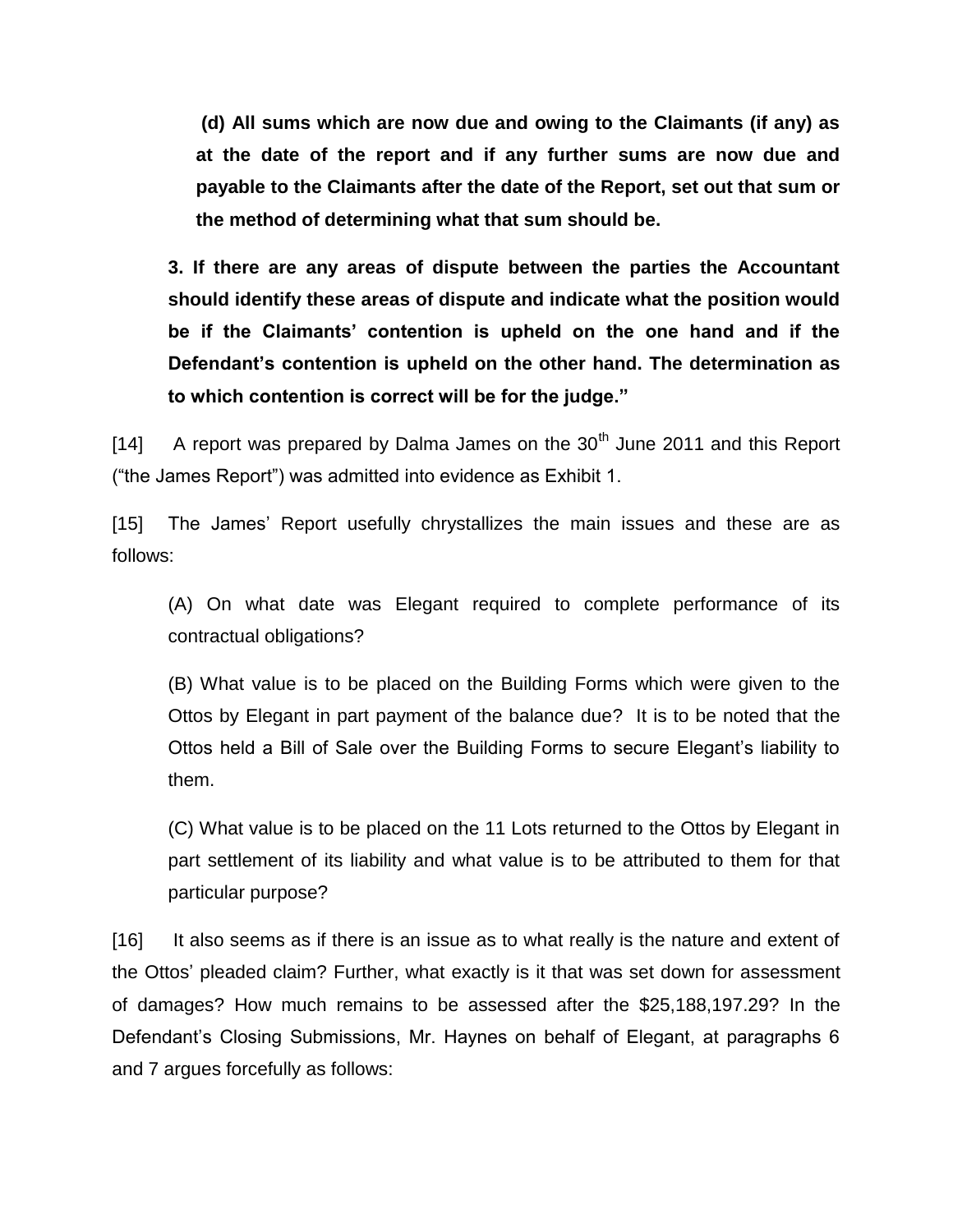### **"DEFENDANT'S CONTENTION UPON THE ASSESSMENT**

**6. The Claimants are entitled to claim no more than the sum of Forty-five Million Four Hundred and Five Thousand Dollars (\$45,405,000.00)(and such sum for interest if any as the Court may direct) since this is the only sum which is properly before the court arising out of the Judgment of Mr. Justice King. If ( as the Defendant will presently seek to show) that amount and more has already been paid off by the Defendant then the Claimants are entitled to nothing and in fact should be directed to make restitution of any amount which this Court may determine they have received in excess.**

## **ERRONEOUS POSITION TAKEN BY CLAIMANTS UPON ASSESSMENT**

**7. There is a fundamental error in the Claimant's position upon this assessment.**

**The Claimants contend at paragraph 44 of the Witness Statement of Frank Otto the 1st Claimant that as at December 31, 2008 the total amount owing was One Hundred and Ten Million Seven Hundred and Sixty-Five Thousand One Hundred and Ninety Dollars Seventy-nine cents (\$110,765,190.79) and gives credit to the Defendant for having paid Sixty-Seven Million Nine Hundred and Thirty-Three Thousand Three Hundred and Twenty One Dollars and Ninety-Six Cents (\$67,933,321.96). The Judgment WAS NOT for One Hundred and Ten Million Seven Hundred and Sixty-Five Thousand One Hundred and Ninety Dollars and Seventy-Nine Cents (\$110,765,190.79) but rather for Seventy Million Five Hundred and Ninety-Three Thousand One Hundred and Ninety Seven Dollars and Twenty-Nine Cents (\$70,593,197.29).**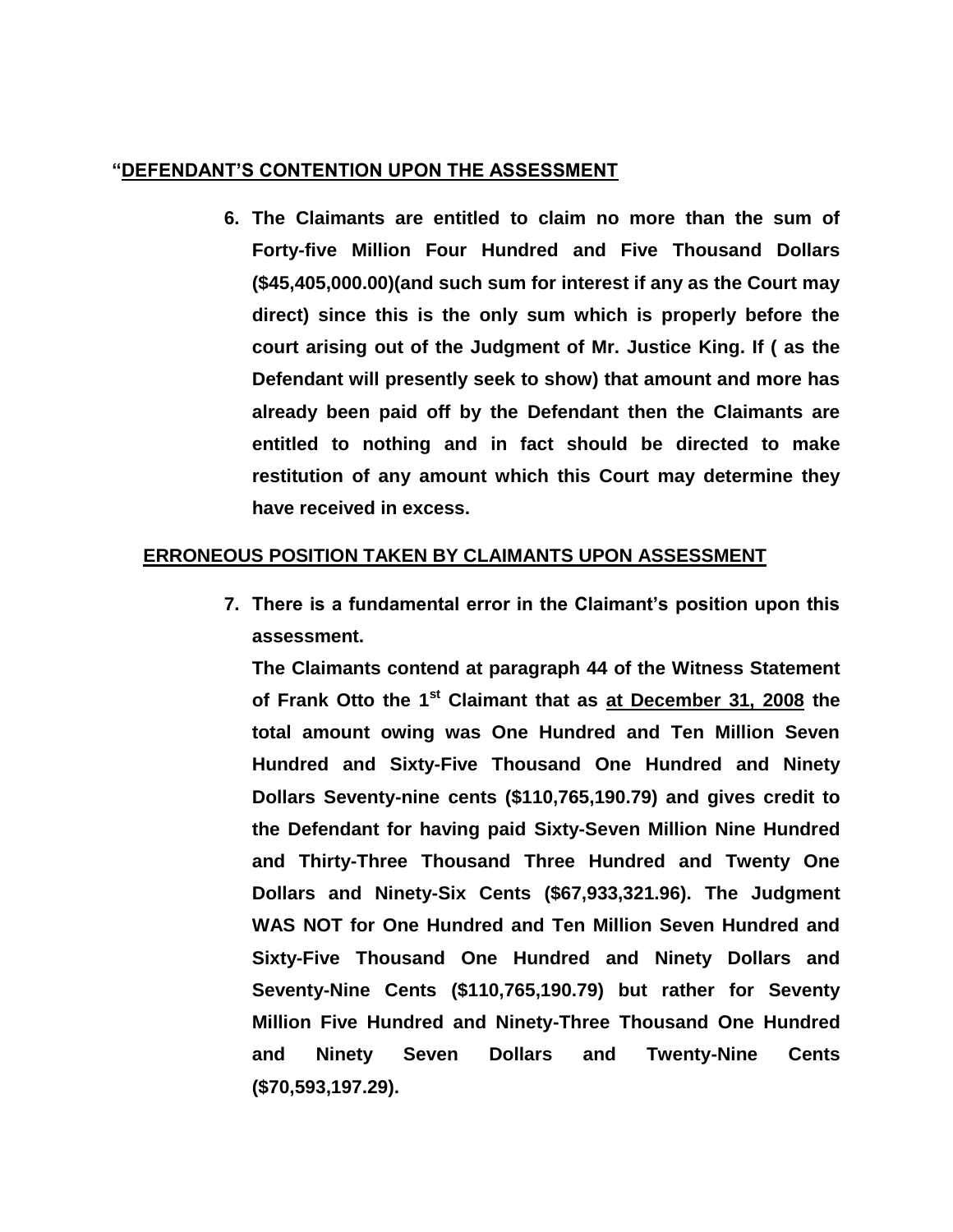**There is no warrant for the Claimants to increase their Claim from Seventy Million Five Hundred and Ninety-Three Thousand One Hundred and Ninety-Seven Dollars and Twenty-Nine Cents (\$70,593,197.29)(which was the sum before the Honourable Mr. Justice King) to One Hundred and Ten Million Seven Hundred and Sixty-Five Thousand One Hundred and Ninety Dollars Seventy-Nine Cents (110,765,190.79).**

**Further Justice King's Judgment was on the 22nd January 2008. The Claimants have enlarge**(d) **the period of their Claim beyond the time of the Judgment from which this Assessment now arises. This is plainly wrong."**

[17] I am not sure that the Ottos' Attorneys have specifically addressed that issue in their written submissions, but for example, in relation to certain matters not included in earlier calculations, such as the closing costs and cost of infrastructure, the Attorneys (in paragraph 9 of their submissions) appear to be asking the Court to award such sums as general damages for breach of contract. Paragraph 9 states:

**" 9. These points being unchallenged therefore mean that your Ladyship's assessment will start with the amount of \$4,561,250.20 being the total for closing costs and cost of infrastructure as stated by Dalma James and which were not included in the earlier calculations. These can lawfully form part of general damages for breach of contract as they will place the Claimants in the position they would have been in had the contract not been breached, that is, had the deposits been retained to pay the closing costs and had the infrastructure been completed as agreed. This is the measure of damages for breach of contract. British Westinghouse Electric & Manufacturing Co. Ltd. v. Underground Electric Railways Co. of London Limited [1912] A.C. 673."**

[18] I will return to the issue of the quantum and nature of the assessment later in this judgment as it will perhaps be necessary to go through the claim in some detail to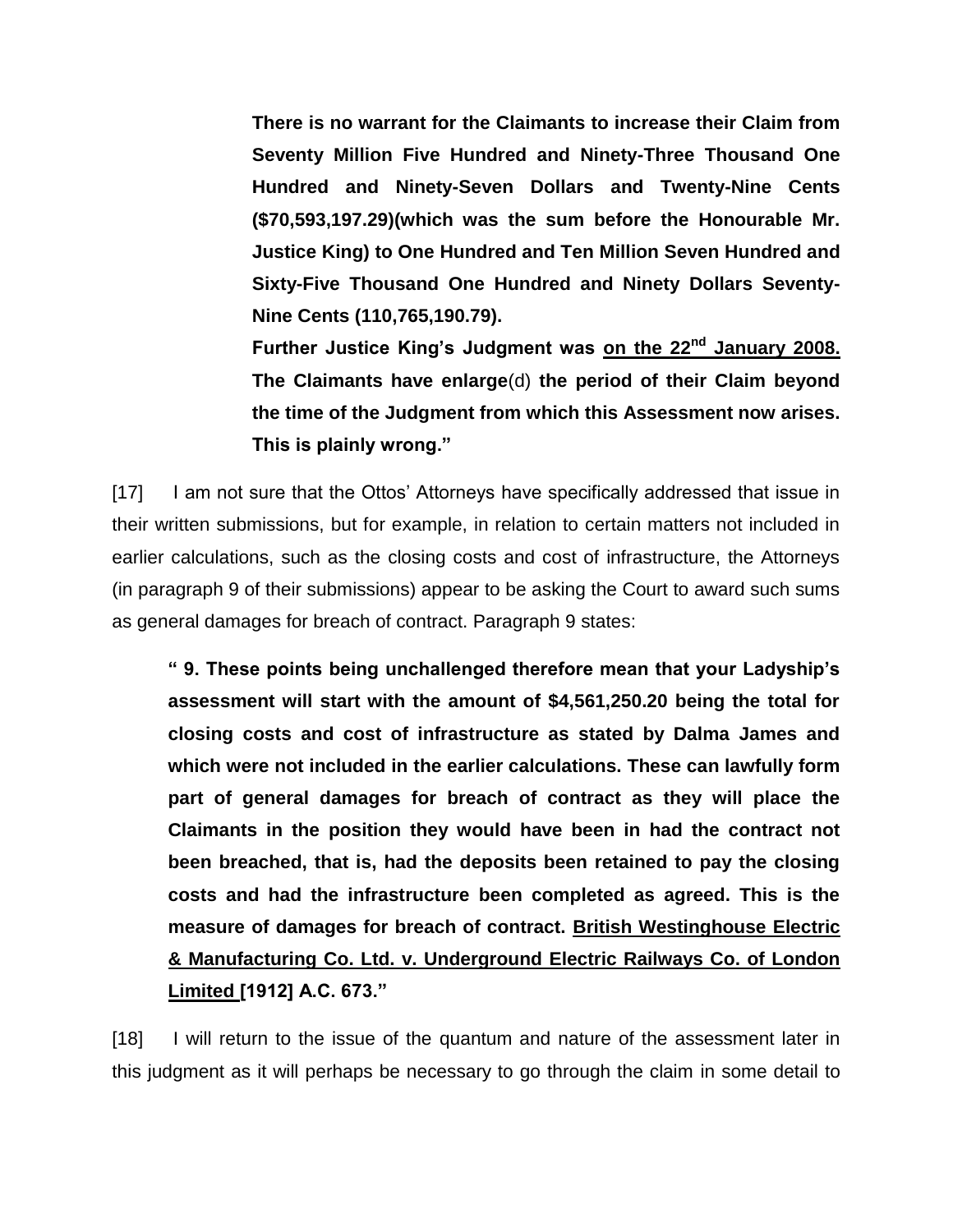determine this issue after the fundamental issues set out at paragraph 15 above have been dealt with.

# **ISSUE (A): THE DATE ELEGANT'S DUTY UNDER THE CONTRACT COMMENCED**

- [19] It is the Ottos' case that completion was to have occurred within 12 months of the date of the JVA, which was therefore one year from the  $29<sup>th</sup>$  July 2005, being  $29<sup>th</sup>$  July 2006. Elegant on the other hand contends that its obligations under the JVA did not commence until it had obtained financing, and, as the financing was not received until December 2005, (in fact the first disbursement according to a statement from the Jamaica Mortgage Bank occurred on the last day of November 2005), twelve months did not begin to run until January 2006. This issue is an important one because it will determine from what date Elegant can be said to have been in breach. This will also determine the date at which the computation of interest was to commence. On the other hand, I will bear in mind that Elegant has not filed any Defence and thus the facts as pleaded by the Ottos as to liability are the governing uncontested facts. Indeed, Rule 10.5 of the Civil Procedure Rules 2002 ("the C.P.R."), which is headed "**Defendant's duty to set out case**", at sub-paragraph (1) states:
	- **"10.5(1) The defence must set out all the facts on which the defendant relies to dispute the claim."**
- [20] Rule 10.7, which is headed

**"Consequences of not setting out defence"**, states:

- **"10.7 The defendant may not rely on any allegation or factual argument which is not set out in the defence, but which could have been set out there, unless the court gives permission."**
- [21] More importantly, Rule 10. 2 (4) (as amended in November 2011), states:

### **"10.2(4) Defence where liability admitted**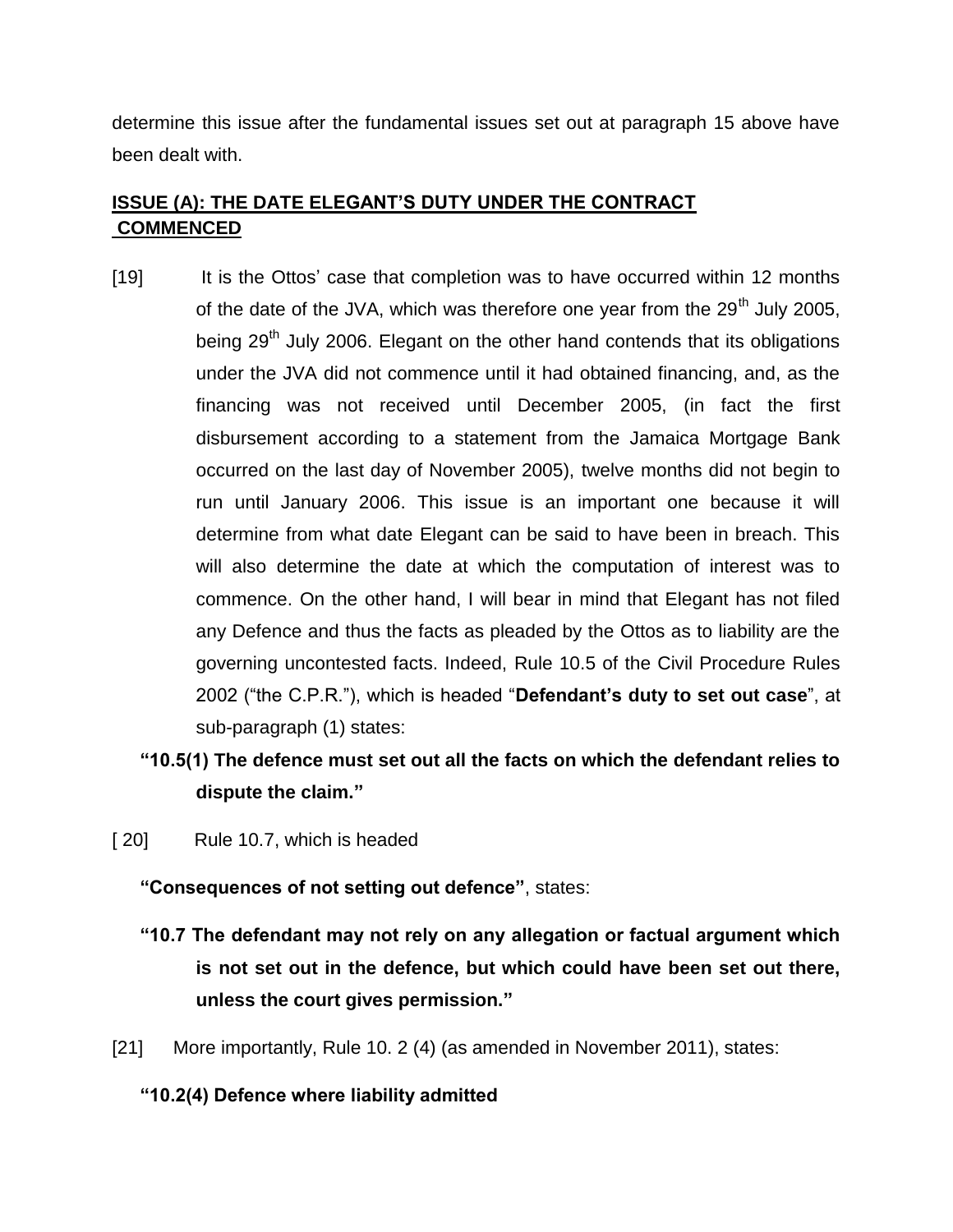# **In particular, a defendant who admits liability but wishes to call evidence regarding the issue of quantum must file and serve a defence dealing with that issue."**

Prior to the amendment, Rule 10.2(4) had stated "In particular, a defendant who admits liability, but wishes to be heard on the issue of quantum, must file and serve a defence dealing with that issue."

[22] However, as this was a Court- ordered assessment, not as much weight was or can be attached to these points. In addition, at the start of the assessment, I raised with the parties whether, in light of certain decisions emanating from the Court of Appeal, the Defendant had a right of cross-examination. The parties agreed that since it was a Court-ordered assessment, no issue would be taken on that score.

[23] The JVA, at clauses 3(6), and 3(14), upon which the Ottos place reliance, states as follows:

> "**3(6) Elegant shall be solely responsible for the supervision of the construction and delivery of the units in the Development (in accordance with the agreed specifications as mentioned and referred to in the Conditions of Approval) within a twelve (12) month period. In the event that the Development shall not be completed within twelve(12) months of the date hereof, all sums payable to the Proprietors under Clause 3(5) hereof shall become payable by Elegant forthwith and shall bear interest at the rate of 20% per annum on the balance outstanding to the date of full settlement.**

**......**

**3(14) The Proprietors may determine, with notice in writing of not less than 90 days, the Agreement with Elegant if Elegant shall make default in any one or more of the following:**

**(i) If Elegant without reasonable cause wholly suspends the carrying out of the development before the completion thereof;**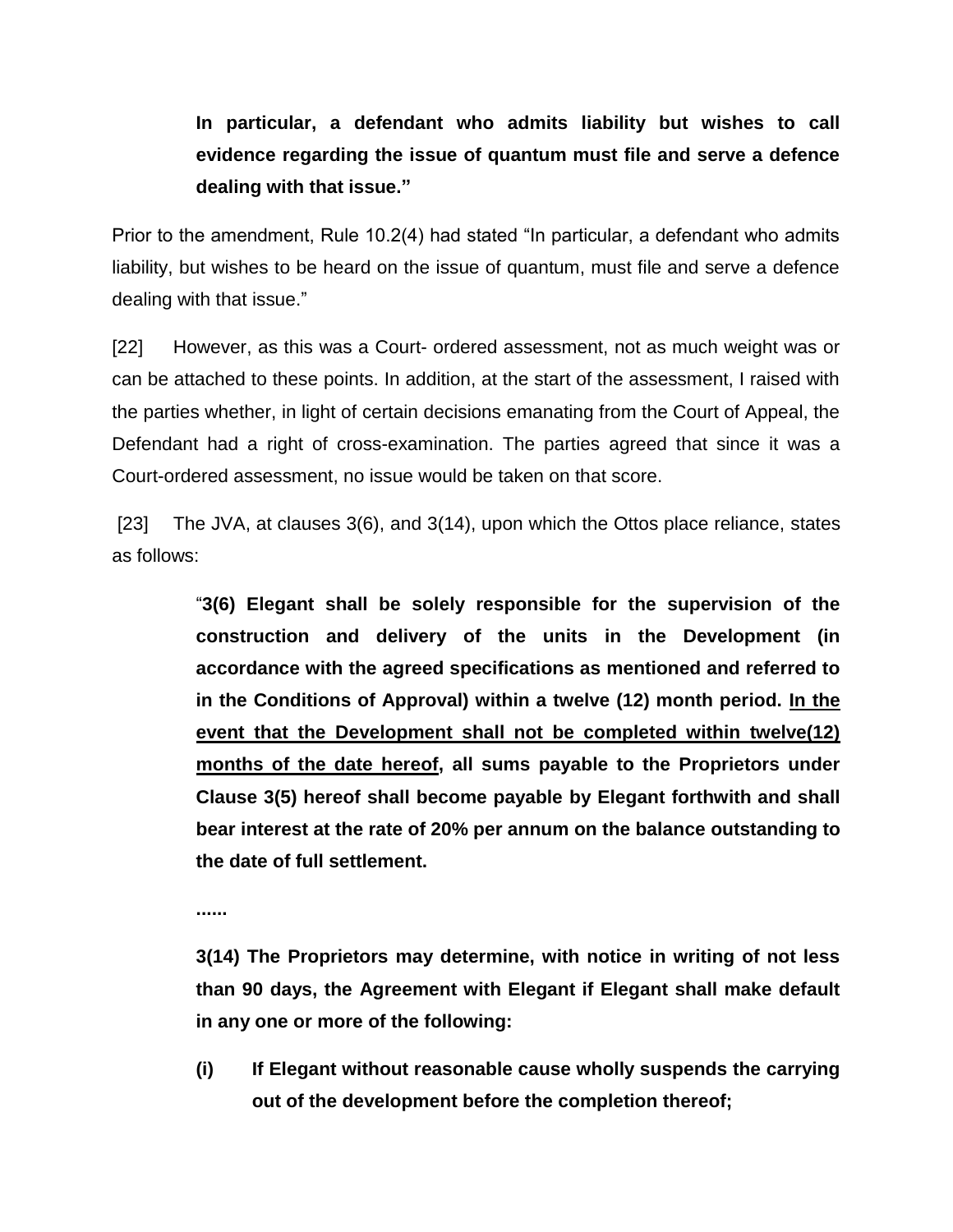- **(ii) consistently fails to proceed regularly and diligently with the Development;**
- **(iii) fails to complete the development within twelve (12) months of the date hereof.**

**In any such event and on determination of this Agreement all amounts payable to the Proprietors by the Developer under this Agreement including sums to settle the loan with Jamaica Mortgage Bank, shall be payable forthwith with interest at the rate of twenty percent (20%) per annum on the amounts outstanding to the date of payment in full."**

(Emphasis added)

- [24] Elegant relies on Clause 3(4) of the JVA, which states:
	- **" 4. As soon as practically possible after the execution hereof and obtaining the necessary approvals and financing Elegant shall commence the Development on or before the expiry of 14 days from the disbursement of funds required for mobilization from Jamaica Mortgage Bank and pursue the same with due dispatch to ensure completion of the development on or before the expiry of Twelve(12) months of the date hereof as to which time shall be of the essence."**

(Emphasis added)

[25] There are aspects of Clause 2 that are in my view also significant. Clause 2(a)(i) and (ii), and  $2(b)(i)$ , (ii), and (vi) state as follows:

**"2. Elegant and the Proprietors shall co-operate one with the other so as to, as far as possible ensure the smooth and efficient running of the Development as well as the successful completion thereof, but each of them shall undertake and be responsible for particular assignments and responsibilities as follows:**

**(a) Elegant shall:**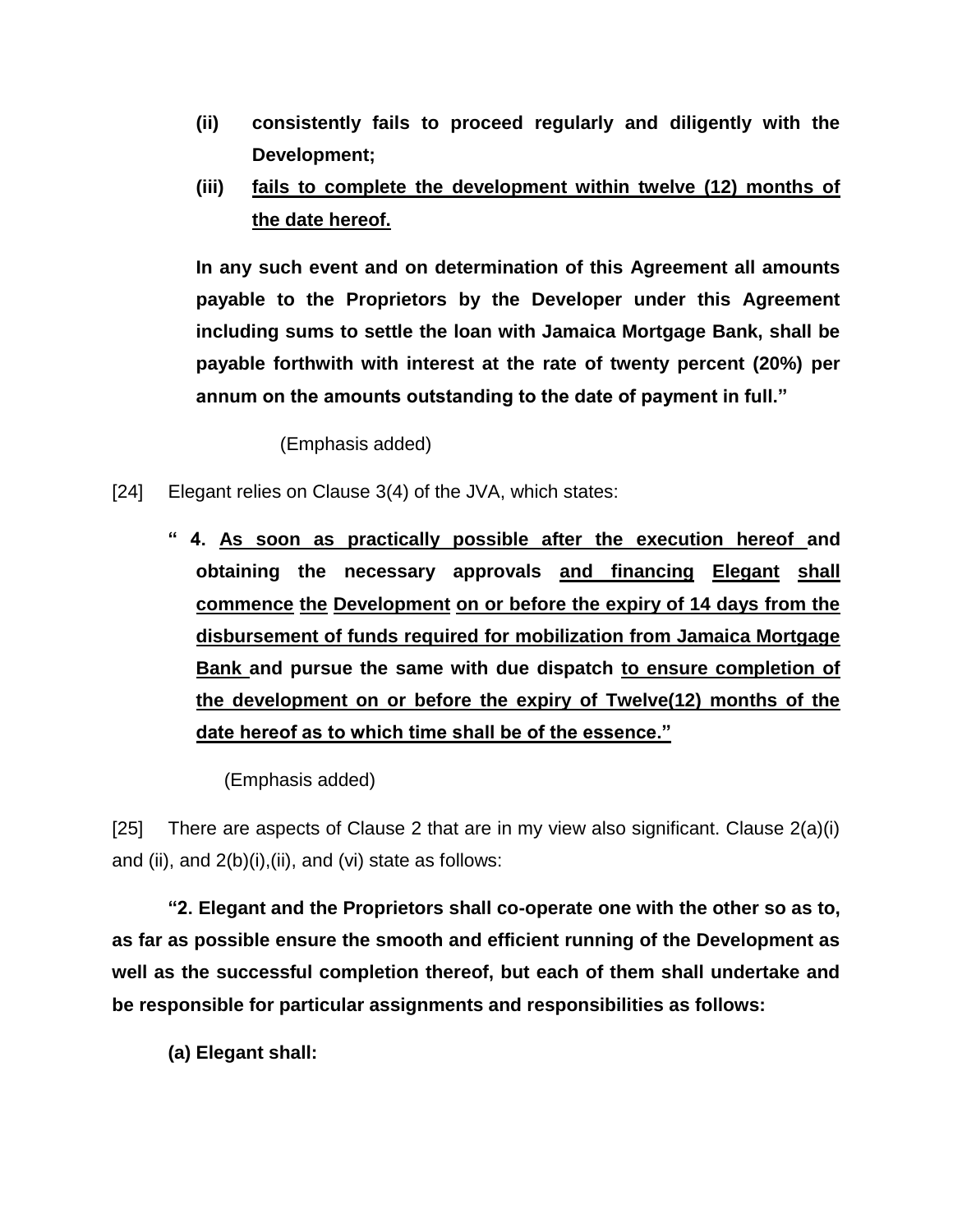- **(i) be responsible for and use its best endeavours to procure from Jamaica Mortgage Bank, a loan or line of credit in such amount as shall be required for financing the Development in accordance with its obligations under this Agreement subject to the Proprietors' cooperation and compliance pursuant to Clause 2(b) below. The financing of the Development shall extend to satisfying all its financial obligations inclusive of labour, material, hireage of equipment costs, security of Wedgewood, payment of insurance premiums and all statutory and legal obligations relating to the construction of the Development;**
- **(ii) be responsible for obtaining all necessary approvals as shall be required from government or quasi-government departments and agencies for the commencement and completion of the Development;**

**....**

**(b) The Proprietors shall:**

- **(i) contribute Wedgewood to the development which shall be an expense of the Development;**
- **(ii) Put up Wedgewood as security for the loan to be obtained by Elegant from Jamaica Mortgage Bank as aforementioned in Clause 2(a)(i) above.**

**......**

**(vi) execute all agreements, transfers, deed and other instruments as shall be required for obtaining of splinter titles for the lots, roads and/or parks constituting the development and the transfer of units to purchasers."**

[26] It was submitted by Mr. Batts and Mrs. Gentles-Silvera, citing the leading case on construction of agreements, **Investor Compensation Scheme Ltd. v. West**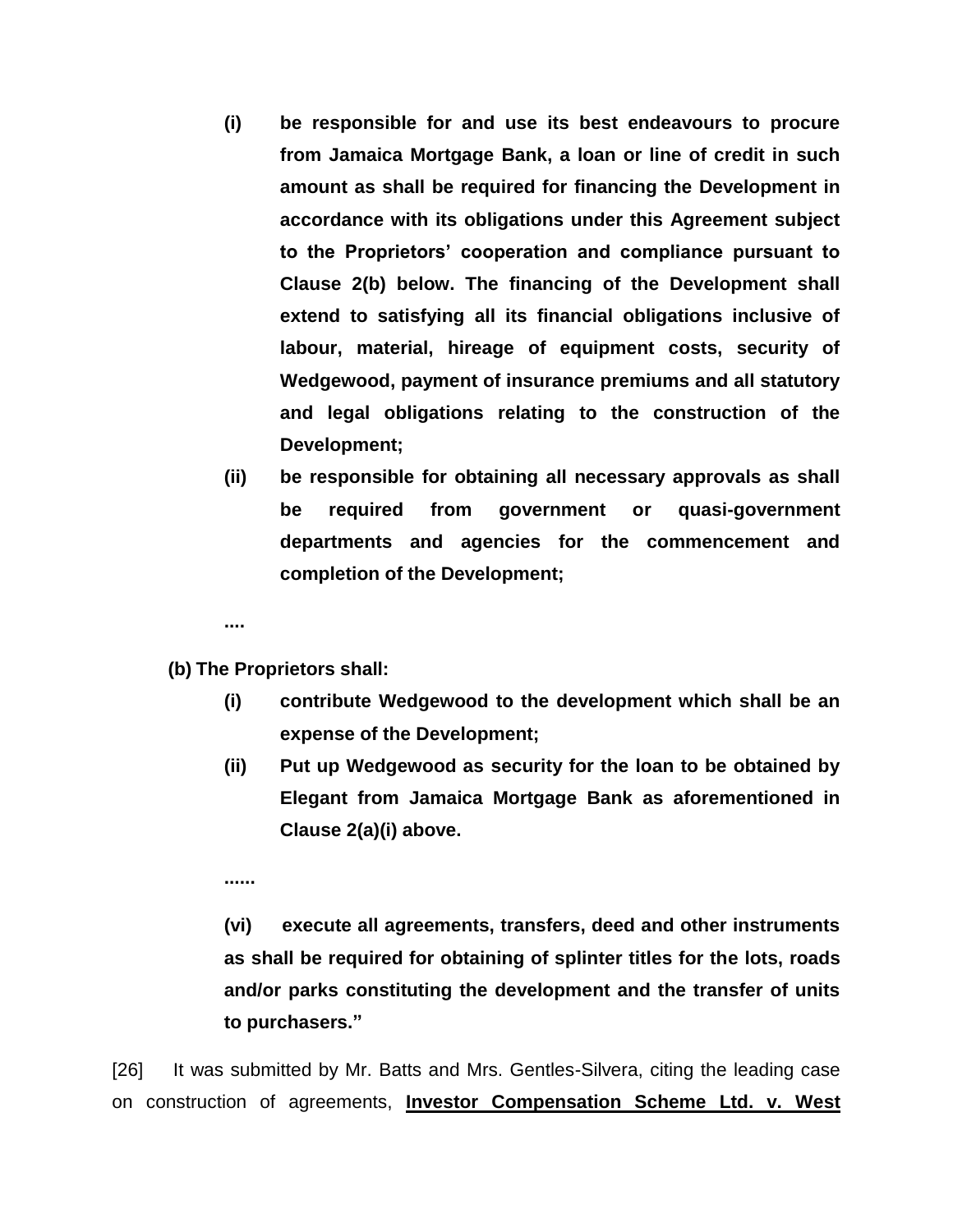**Bromwich Building Society et al** [1998] 1 W.L.R. 896, that in order to determine what was the true intention of parties to a contract the document is to be interpreted in accordance with what a reasonable person having all the background knowledge, which would have been available to the parties, would have understood the words to mean. At pages 912-913 of the Judgment of the House of Lords, Lord Hoffman provided guidance as to the modern-day principles in the oft-cited passages there set out.

[27] As stated in **Investor Compensation Scheme** , it is a generally accepted principle of interpretation of contracts that words are to be interpreted in their plain and ordinary sense. As submitted by Counsel for the Ottos, this rule is subject to an exception where such an application or interpretation will lead to an absurdity or repugnancy or inconsistency with the rest of the document. In such a case the court will modify the ordinary or grammatical meaning to avoid such an absurdity or ambiguity or repugnancy- see **Caledonia Railway Co. v. North Railway Co.** ( 1881) H.L. 114. Further, that the Court will correct mistakes by construction if there is a clear mistake on the face of the document meaning something must have gone wrong with the language, it is clear what a reasonable person would have understood the parties to have meant, and it is clear what the correction ought to be to cure the mistake-see **Chartbrook Ltd. v. Persimmon Homes Ltd.** [2009] 4 All E.R. 677, cited by the Ottos' Attorneys-at-law.

[28] Throughout the JVA completion is referred to as being "12 months of the date hereof" (clauses 3(4), 3(6) and 3(14)). The ordinary meaning of these clauses is that completion is to be counted as 12 months from the  $29<sup>th</sup>$  July 2005, which would mean the 29<sup>th</sup> of July 2006. To interpret clause  $3(4)$  as put forward by Elegant and in particular the words "Elegant shall commence the development on or before the expiry of 14 days from the disbursement of funds", in its natural and ordinary meaning by itself would mean that the contract started 14 days after Elegant obtained the funds from Jamaica Mortgage Bank, which was December 2005, and that therefore completion is to be counted from that date. I agree with Counsel for the Ottos that this interpretation is not in accordance with what a reasonable person would understand when regard is had to the entire contract. Firstly, the clauses above-referred-to discuss completion as being 12 months from the date "hereof". This means that completion is to be counted from the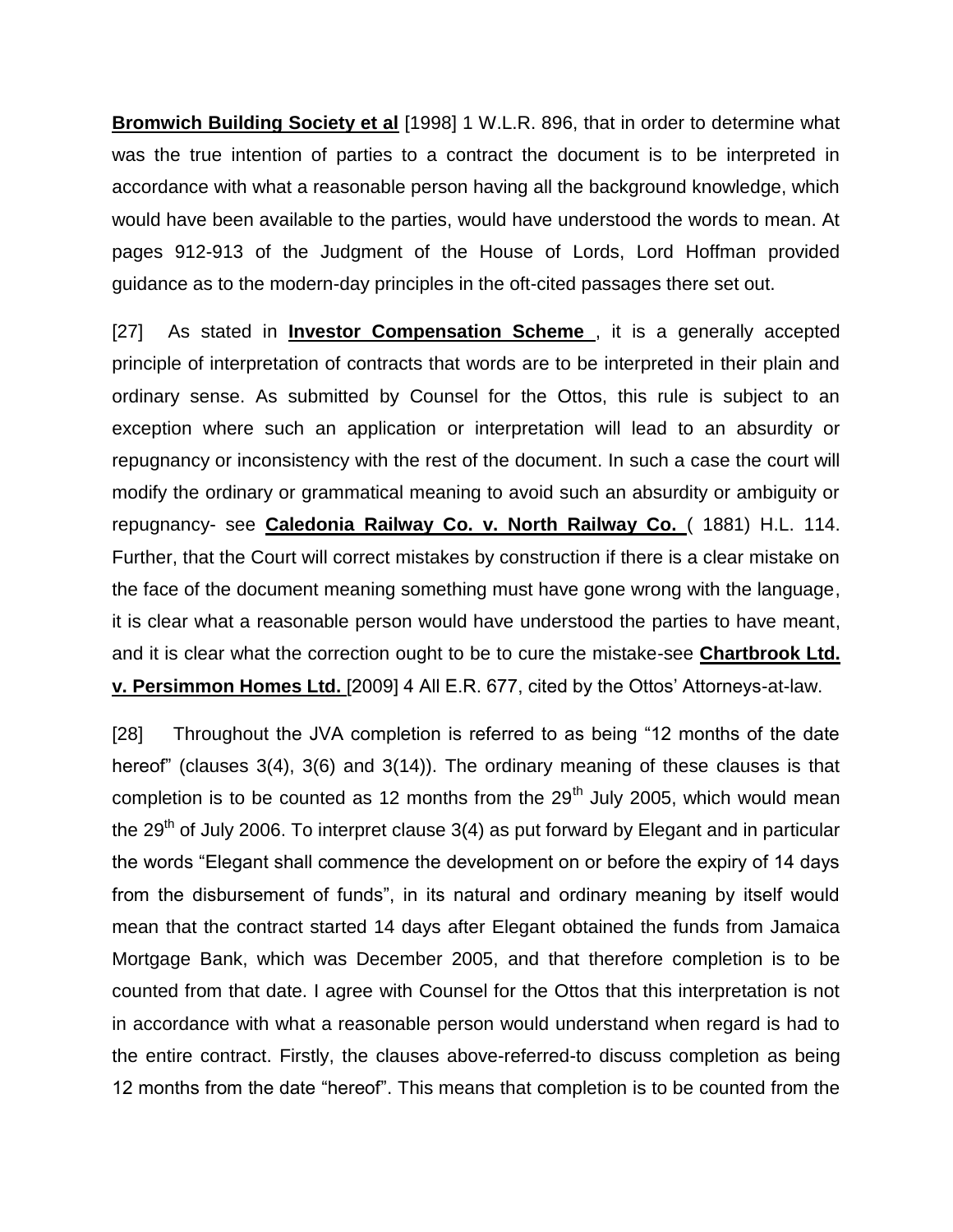date of the JVA, being  $29<sup>th</sup>$  July 2005. Secondly, the construction advanced by Elegant, (which has not in any event been pleaded as a defence), would lead to inconsistency and absurdity in relation to the rest of the contract.

[29] Clause 2(a) (i) spoke to Elegant using "its best endeavours" to procure a loan or line of credit from Jamaica Mortgage Bank. The loan or line of credit from Jamaica Mortgage Bank was not made a special condition, for example, whereby failing the securing of the loan, the contract would be frustrated or the parties would have the right to rescind.

[30] I agree entirely with the submission by the Ottos at paragraph 21 of their closing submissions. Clause 3(4), I accept, should be interpreted as meaning that construction should commence at the very latest 14 days after funds had been disbursed to ensure completion by 29th July 2006. Clause 3(4) indicates the intention of the parties to have the development completed 12 months after signing even if construction commenced 14 days after the money was disbursed. This is in my view supported by the fact that the words which follow the sentence in the clause "Elegant shall commence the development on or before the expiry of 14 days", are "to ensure completion of the development on or before the expiry of 12 months from the date hereof". Furthermore, clauses 3(4), 3(6) and 3(14) all state that the development is to be completed 12 months from the date of the contract, with Clause 3(4) making time of the essence for completion of the development. I agree with Counsel for the Ottos that this would hardly be necessary (or possible) if there was any doubt as to the date by which the Development was to be completed.

[31] I also find that Elegant's interpretation of the JVA and contract is inconsistent with its own conduct after the JVA was signed. It was Mr. Daley's evidence that his contractual obligations did not begin until January 2006. He stated that for that reason he had not made a request for an extension of time until sometime after that, sometime in 2006. However, I formed the impression that Mr. Daley was not being frank and forthright with the Court because he and Elegant in fact first made a request for an extension of time by letter dated  $16<sup>th</sup>$  January 2006. That would, on Elegant's case,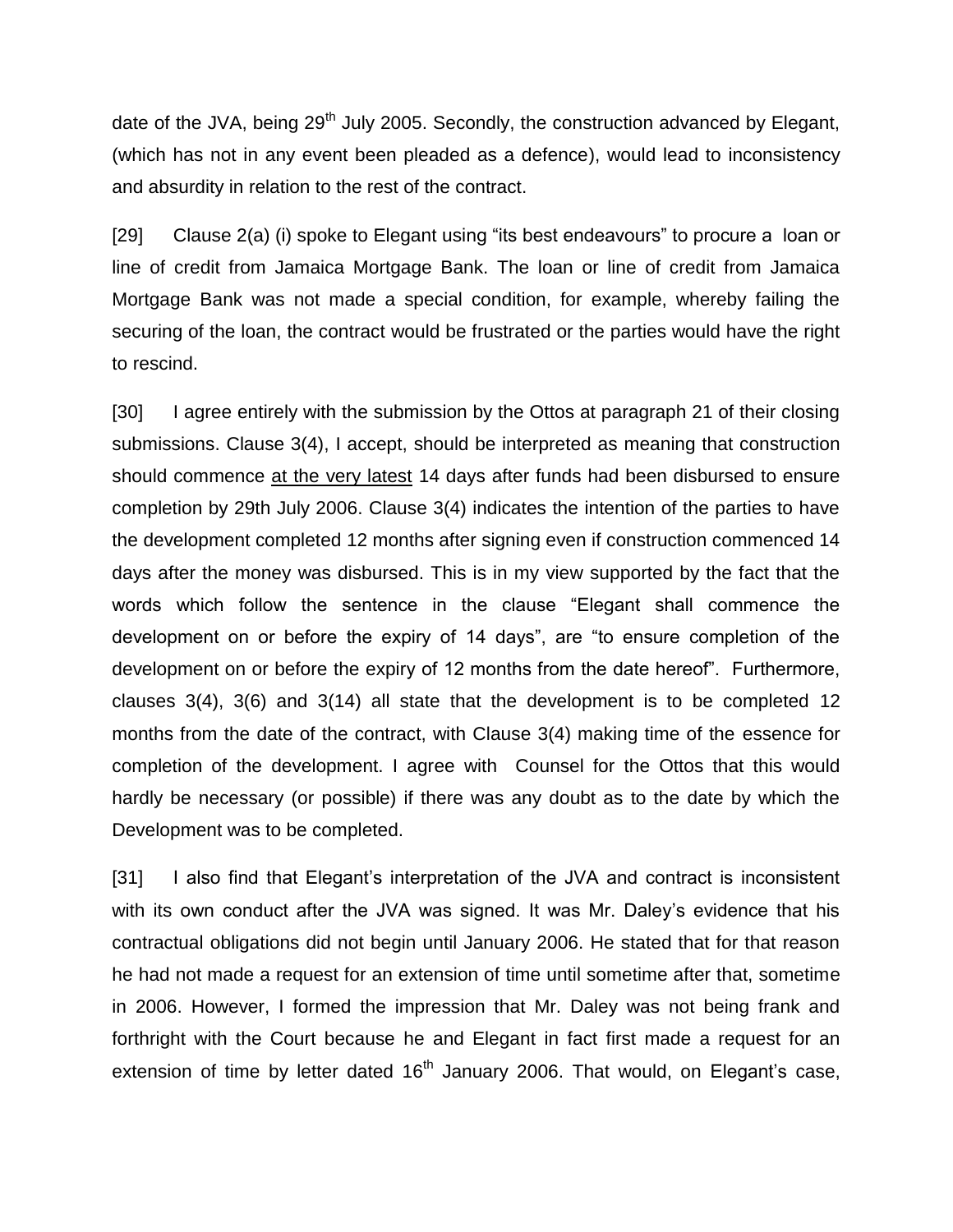have been just a few days after the contract commenced. The letter, which was exhibit 6, written to Mr. Frank Otto, is worthy of quotation in full:

**"Dear Sir,**

### **Re: Wedgewood Gardens Joint Venture**

**This is to formally advise that there may be adjustments to the twelve(12) month duration of the Wedgewood Gardens Project that was signed effective July 29, 2005. Due to the extremely long and abnormally heavy rainy season, the executive** (execution?) **of the project which had started in earnest in July had to be curtailed completely until late August. After one week of work it was again curtailed completely until late August. After one week of work it was again curtailed until November 2, 2005. Although the rains had ceased in some instances for two to three days at a time in between, the site was excessively water logged and absolutely no work could be implemented. The building form which was on site from October 6, 2005, laid idle until November 2.**

**Could we meet to formally decide how to make the necessary adjustments in keeping with the provisions in our joint venture agreement that relates to acts of God. The delay cumulatively runs approximately twelve (12) weeks.**

**Sincerely,**

### **ELEGANT ESTATES LIMITED**

**Sgd**

**Garfield Daley**

**Managing Director"**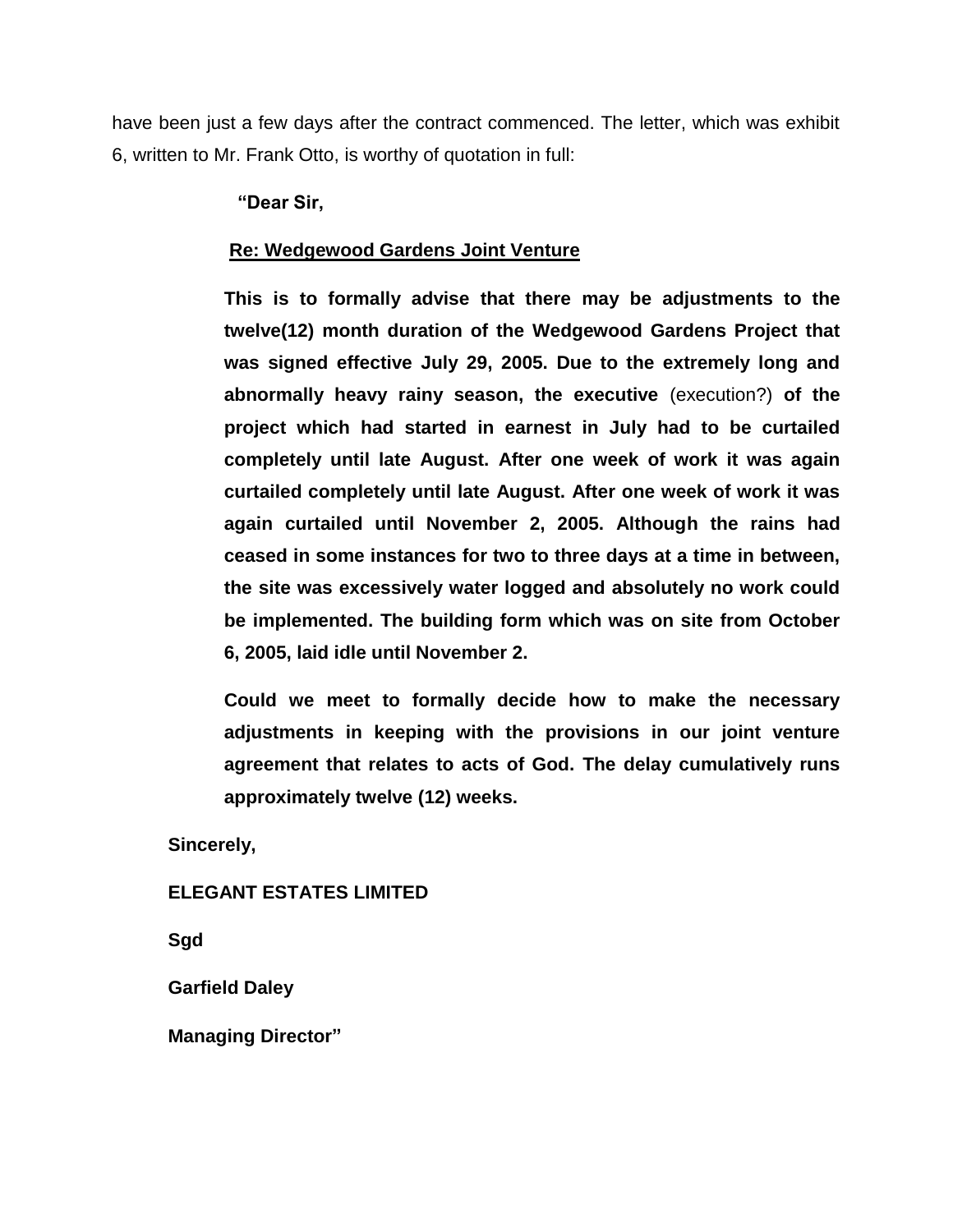[32] The evidence also reveals that Elegant commenced construction in or about July 2005. By letter dated  $24<sup>th</sup>$  August 2005 to the National Housing Trust, written one month after the date of the contract, the Defendant wrote "approximately fifty two units have already been sold (since July 2005) and the proposed completion of the project is May 2006". Elegant wrote in December 2005, that they "were preparing to hand over the entire first road of houses..." In fact, from July 2005, Agreements for Sale were entered into and deposits were paid.

[33] I therefore accept the Ottos' case and the construction of the JVA as contended for by them, that completion was to have taken place by  $29<sup>th</sup>$  July 2006.

[34] In paragraph 20 of his Witness Statement (examination-in-chief), Mr. Otto states that whilst Elegant requested several extensions of time, and the Ottos finally agreed to a four month extension (see letter dated July 12, 2006 from Frank Otto to Garfield Daley), this did not affect the date from which interest under Clauses 5 and 6 would be calculated. He stated that there was no extension of time as to the date from which interest would start to accrue. Whilst Mr. Otto was extensively cross-examined, I do not think that he was shaken upon this issue.

[35] The Ottos therefore claim that it is from the  $29<sup>th</sup>$  July 2006 that interest should be calculated. In their closing submissions, Mr. Batts and Mrs. Silvera submit that Paragraph A of the James' Report at page 2 accurately sets out the Ottos claim under this Head. The James' Report states:

**"A. The Parties disagree on the point in time when payment is due to the Claimants. The Claimants argue that the payment for the sale of the lots become due on the earlier of the sale of the lots or 12 months from the date of the joint venture agreement (July 2005), They also argue that Clause 13 which deals with allowable delays in practical completion has no effect on when payment is due to them.**

**If the Claimants' contention is correct the payment for all units became due in August 2006, and interest at 20 % per annum is incurred until**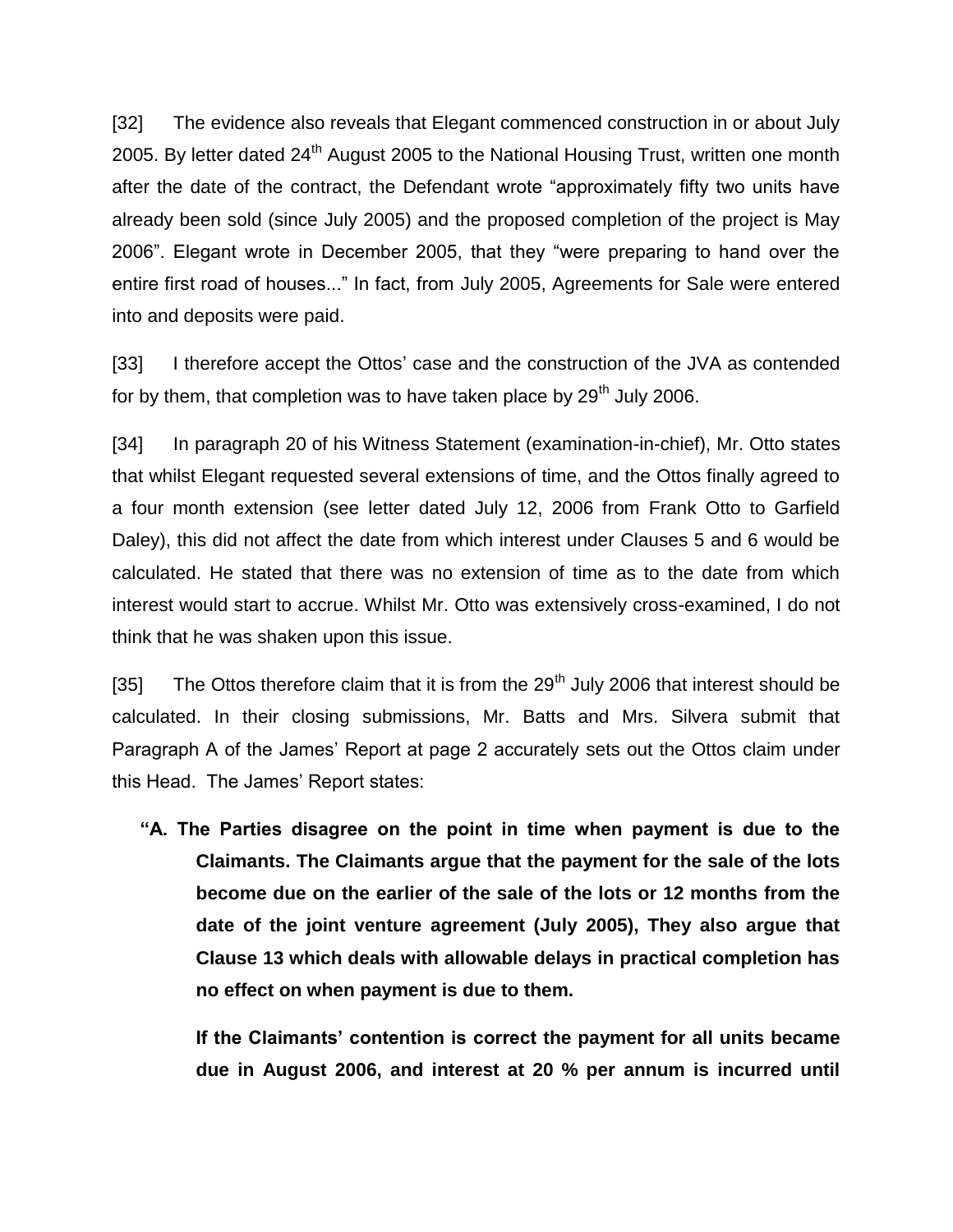**payment is made. The following summarizes the position of the Claimants' balance with Elegant Estate Limited to 28 February 2010:**

|                           | <b>Payments to the Ottos</b>         | \$                   |
|---------------------------|--------------------------------------|----------------------|
|                           | Payments on sale of lots from LINVAL | 40,000,073.15        |
|                           | Other payments and recovery          | 20,575,863.39        |
|                           | <b>Return of 11 lots</b>             | 9,746,000.00         |
|                           |                                      | -------------------- |
|                           |                                      | \$75,489,276.88      |
|                           |                                      |                      |
|                           | <b>Entitlement</b>                   |                      |
|                           | Sale of lots(including 20 apartments |                      |
|                           | In 11 lots)                          | 83,626,000.00        |
|                           | <b>Interest</b>                      | 33,907,959.01        |
|                           |                                      |                      |
|                           |                                      | 117,533,959.01       |
| <b>Owing to the Ottos</b> |                                      | \$47, 212, 022.47"   |

## **ISSUE (B)-VALUE OF BUILDING FORMS**

[36] There is a significant dispute between the Ottos and Elegant on this score. The Ottos contend that the value of the Form is \$6.3 Million dollars. Elegant's contention is that the Form is worth US\$400,000.00 or approximately \$26.1 Million (according to the James' Report, paragraph B-page 2).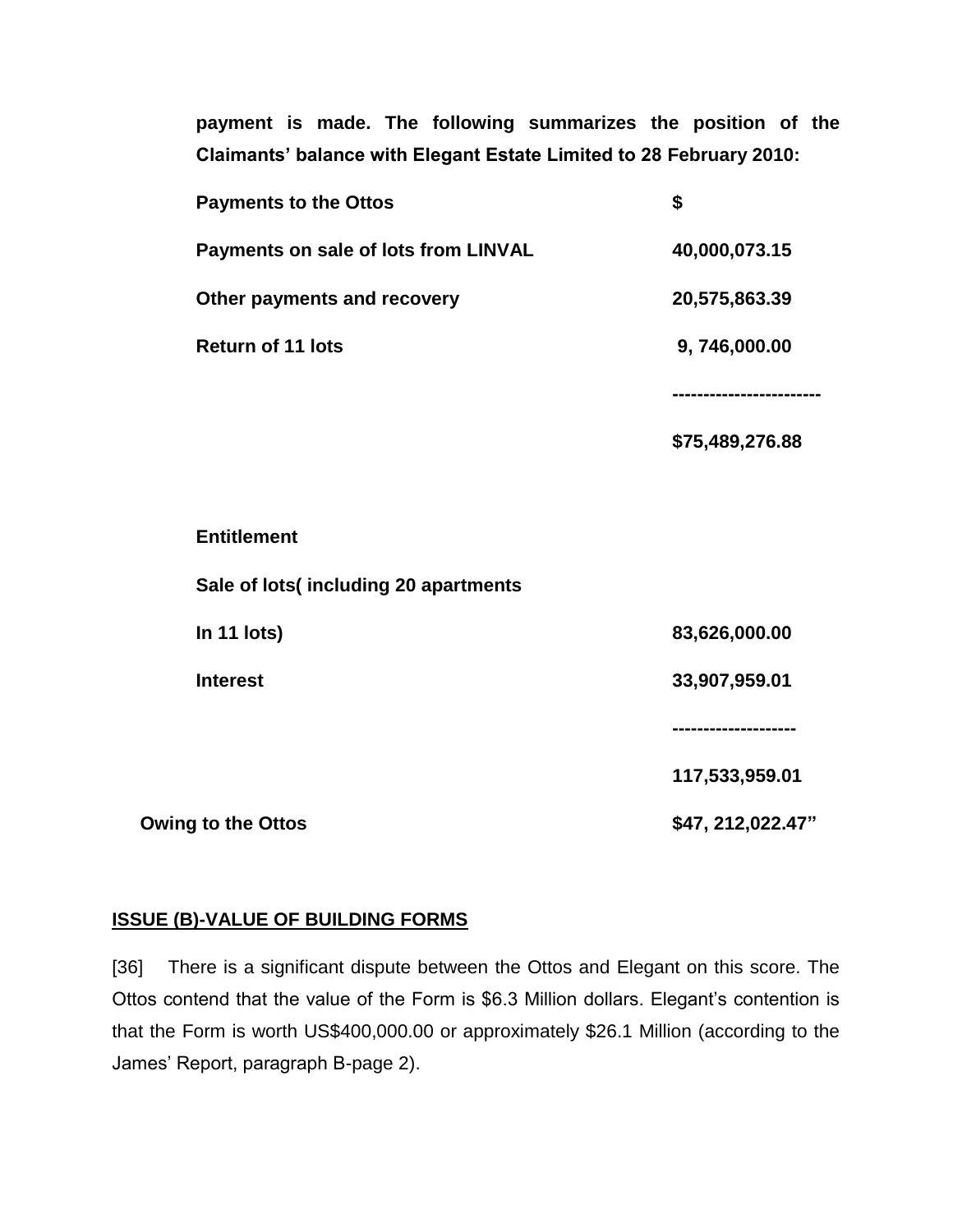## **The evidence in support of the value of the Forms put forward by the Ottos**

[37] The Ottos put forward the following:

(a) A valuation by Mr. Euriel Maitland, Real Estate Dealer and Appraisor, who placed the market value at J\$7.2 Million as at the  $15<sup>th</sup>$  of July 2008. Mr. Maitland gave oral evidence and was cross-examined.

(b) Quotations obtained from overseas suppliers for forms which were brand new in October 2007, which were stated to be US \$ 145,425 from Millenium Designs, when the dollar was, according to Mr. Otto's Witness Statement, paragraph 50, US\$1.0 to J\$71.20, which when converted was J\$ 10,354,260.00. Also, from Precise Forms, valued at US \$92, 725.23 when the conversion rate was said to be US\$1.00 to J\$71.13.

(c) A valuation from Neville A. Mills Associates Ltd., Quantity Surveyors who also offer project Management Services, which stated the value of the Forms as at October 2007 to be approximately J\$7.3 Million.

(d) The price that Elegant actually paid for the Forms, which was US\$140,000.00 on the 23<sup>RD</sup> OF March 2005.

(e) It was Mr. Otto's evidence that he advertised the Forms and that the Forms were eventually sold for \$6.3 Million dollars, after potential purchasers had made somewhat higher offers, but ultimately offers were withdrawn and/or reduced.

### **The evidence to support the value put forward by Elegant**

[38] At paragraph 18 of his Witness Statement, Mr. Daley refers to and relies upon a Valuation by Keith Alexander (Succ.) Ltd., Property Appraisers and Auctioneers, the inspection having been performed on the  $26<sup>th</sup>$  March 2007, valued the forms as having a market value of US\$400,000.00.

[39] Mr. Daley in examination-in-chief also claimed that the vendor of the Forms had told him that the Forms were really valued for much more, but that they were sold to him at a preferential or concessionary price. He claimed that the true price for the Forms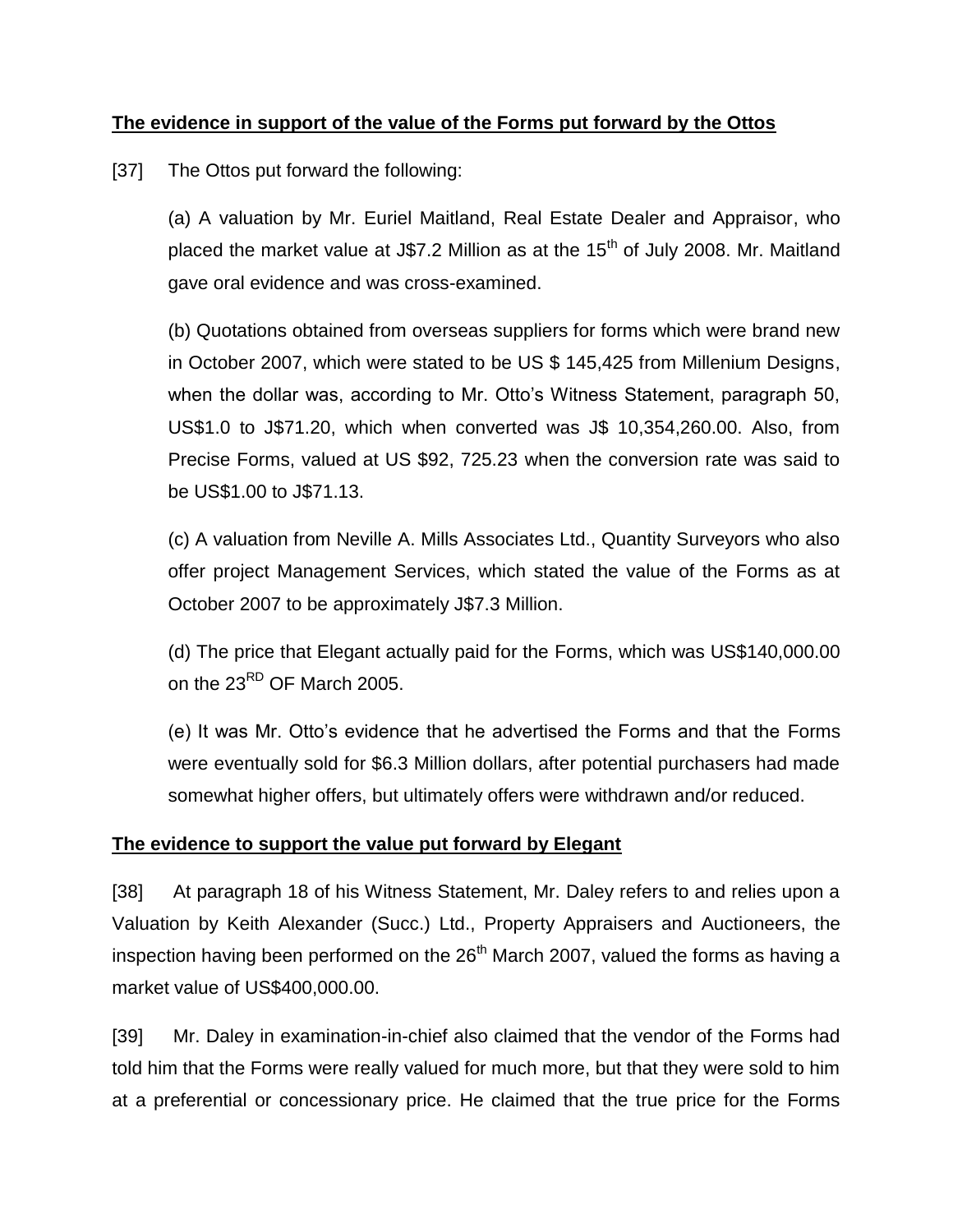was US\$418,000.00 but he bought for US\$150,000.00. He also claimed that he was to pay the vendor other charges, a series of payments, being what he referred to as "technical consultancy fees" over time. None of this was however supported by any documentation. In cross-examination Mr. Daley denied that the Pro-Forma exhibited as FO 30 to Mr. Ottey's Witness Statement which stated the purchase price to Elegant from Global Marketing to be US\$140,000.00 was in fact the pro-forma Invoice in respect of the Building Forms, the subject matter of this case.

[40] It also has to be noted that the value placed on the building forms in the Bill of Sale, which Elegant gave the Ottos as security state a value of J\$10.6 Million. In paragraph (6) (iii) of his Witness Statement, Mr. Daley describes this as the "cost price at which he bought the building forms".

## **RESOLUTION OF ISSUE (B)**

[41] I must say that the evidence presented by the Ottos was far more credible than that presented by Elegant. I found Mr. Daley's evidence as to the value of the Forms compared to what he paid for the Form, and his explanation about a series of payments, and "consultancy fees" quite incredulous. In addition, the Valuation which was prepared by the Keith Alexander Company was signed by Messrs. Norris Marston and Anthony Harris, neither of whom gave evidence. I am not entirely sure that I accept Counsel for the Ottos' Submission at paragraph 31 of their written submissions that these Valuators or Appraisers thought they were offering advice in relation to land as well as the Forms. However, as Counsel point out, the Valuation Report does state under the Heading "Limiting Conditions", "The Titles are assumed to be good and marketable, and the property is appraised as though free and clear...." and "Information in this Report as to value should not be used for other lands and buildings and is invalid if so used". I also accept that further, that Valuation does not appear to have mentioned depreciation, or age, which one might reasonably expect to at least be mentioned since the Building Forms were no longer new and were in fact used.

[42] I am of the view that having regard to the totality of the evidence, on a balance of probabilities, including the value stated by Elegant on the Bill of Sale given to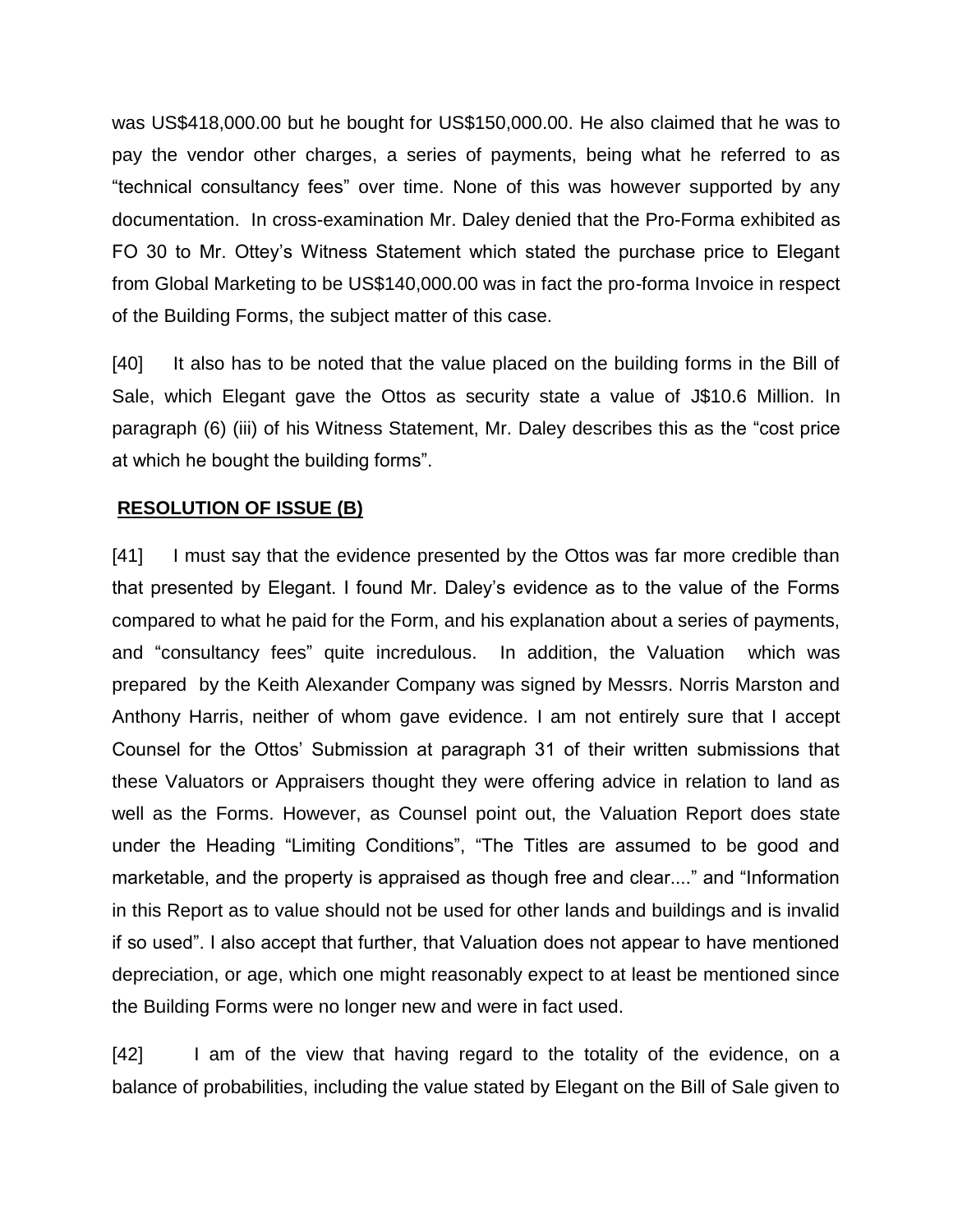Elegant, the value of J\$6.3 Million dollars advanced by the Ottos, is far more acceptable than the more than four times higher figure of J\$26 Million put forward by Mr. Daley.

[43] This is important because the variance in figures would have produced vastly different results. The figures set out in Paragraph A on page 2 of the James' Report used the Ottos' value of J\$6.3 Million for the Forms in making this calculation.

### **CHARGE FOR USE OF FORMS**

[44] It was Elegant's position that there should be a reduction in any sum found due to the Ottos to take into account the use of the Forms by the Ottos in their own development in the period 7 October 2007 to 5 October 2007. In respect of that figure, in paragraphs 21 and 22 of his Witness Statement, Mr. Daley states as follows:

**" (21) The Defendant will contend that after the Claimants seized the Form in August 2008, they charged one F.M. Barnes a contractor the sum of Five Hundred Thousand Dollars (\$500,000.00) per unit to complete three units making a total of One Million Five Hundred Thousand Dollars (\$1,500,000.00). (A payment which the Claimants acknowledge receiving in his summary).** 

**(22) The defendant will contend that it is entitled to charge the same rate for the 28 units completed by the Claimants using the Building Form. This would give a net benefit to the Claimants in the sum of Fourteen Million Dollars (J\$14,000,000.00) (28 X 500,000)."**

[45] In response, Mr. Otto in his Witness Statement, paragraphs 55-58, concedes that a sum is due to be attached to rental of the Forms in reduction of the amount outstanding from Elegant. However, he claims that the amount at which Forms were rented to Mr. Barnes constituted a special arrangement and cannot guide the considerations here. The evidence on this point is a bit confusing, but he seemed to be saying that the sum of \$1.5 Million represented not rental but took into account the fact that those monies were payable to Elegant and pledged to the Ottos. He suggests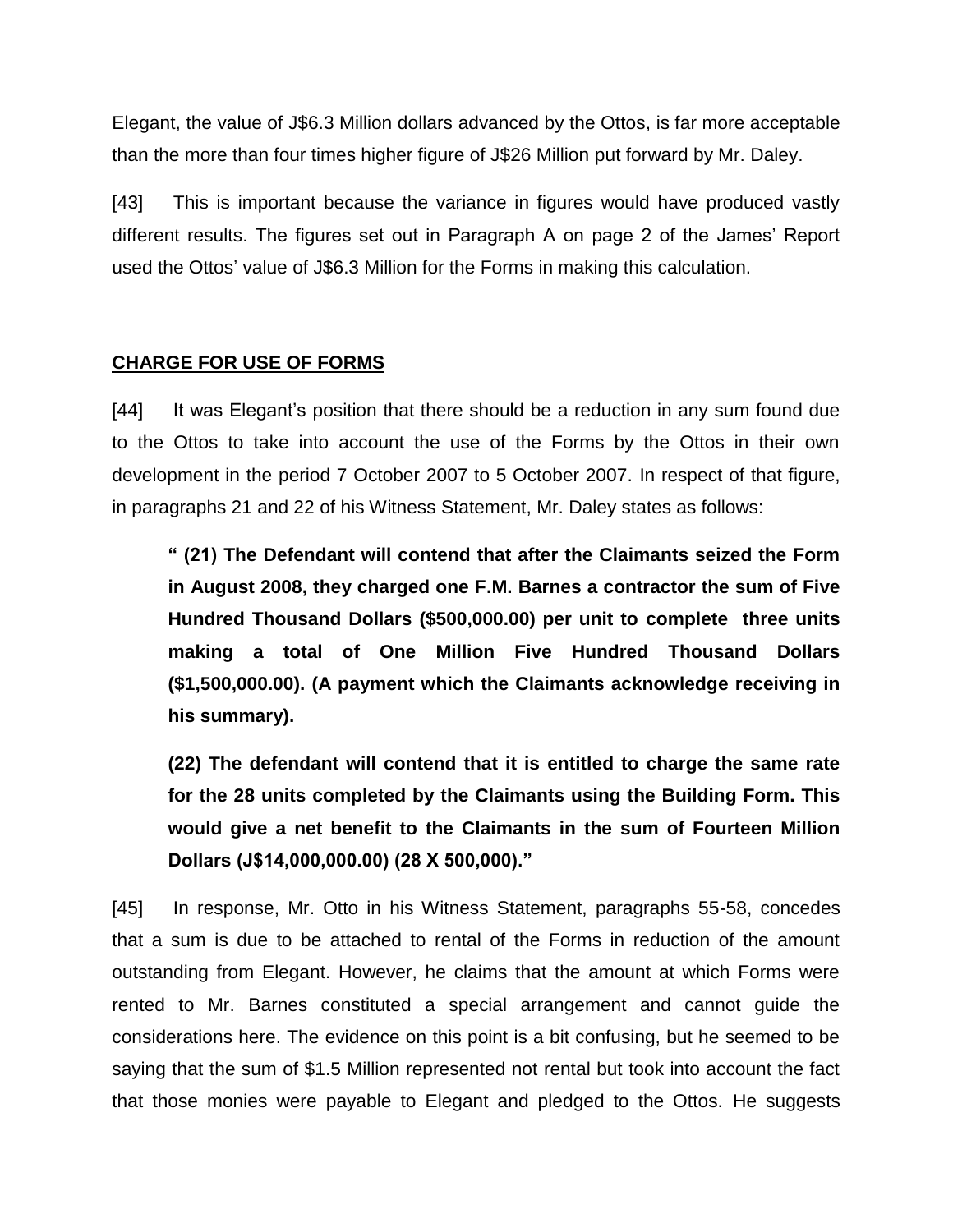instead that the way to calculate the rental is to use the cost of the Forms as \$10,600,000.00 and divide this by the number of times the Forms may be used, which he suggests 2000. The rental per Form per usage would therefore amount to \$5,300, according to Mr. Otto. Since the Forms were used 28 times at the Wedgewood Gardens Phase 2 St. Catherine, the total rental that could be credited should be \$148,400.

[46] It seems to me that if Elegant wanted to make such a claim this ought properly to have been the subject of a Defence, Set Off, and/or Counterclaim. There is absolutely no pleaded basis upon which the Court could properly resolve this issue. In my judgment, the parties have really stretched the ambits of an assessment, (though I appreciate that in a civil case much can take place by consent), very far. The methods of accounting and set-off of claims have really been difficult to follow. I will comment on this further when I address the point about what exactly is the nature of the assessment as it presently stands.

#### **ISSUE (C)- VALUE TO APPLY TO THE 11 LOTS.**

[47] The Ottos contend that the value to be ascribed to the 11 Lots is the value ascribed to the Lots at the time when the Agreements were signed and the lands assigned to Elegant. The Ottos have not sold the Lots so this is a notional market value that is being ascribed. The total which the Ottos use for the 11 Lots is J\$9,746,000.00 and that was the figure used in Mr. James' calculation at paragraph A on page 2 of the James' Report.

[48] Elegant, on the other hand, contends that the Lots ought to be credited to them at market value at the time of the transfer in December 2008 since Elegant claims to have developed the other parts of the property and that that makes these Lots more valuable. The value ascribed by them for each Lot on that basis is \$1.6 Million, totalling \$17,600,000.00.

[49] However, in cross-examination, Mr. Daley admitted that roads, culverts and sidewalks and water related infrastructure were not completed in relation to those 11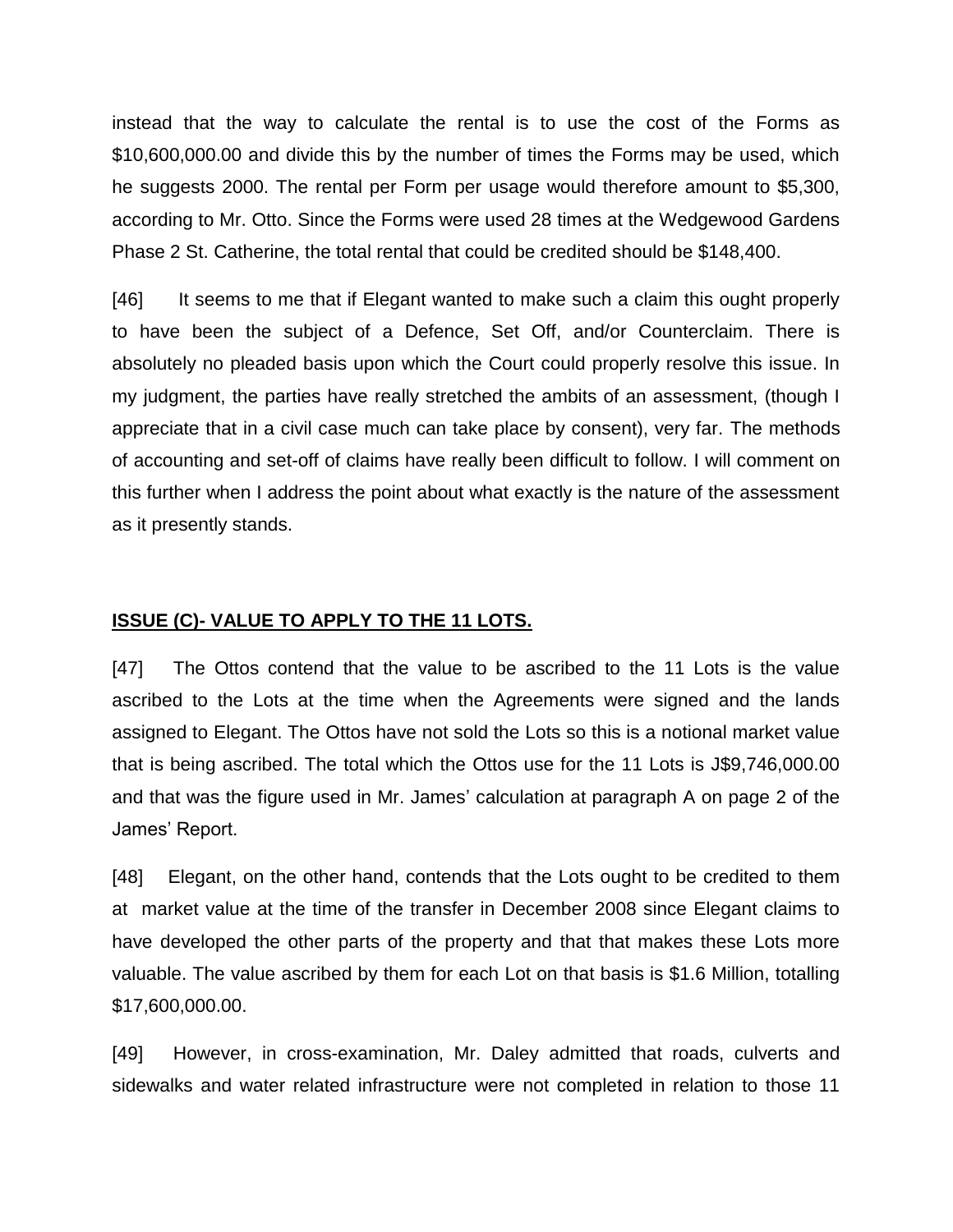Lots, though he claims that some of these were matters that were Mr. Otto's responsibility, such as water and piping. However, Mr. Daley admits that he received and retained the sum of \$6.3 Million, he says this was for completion of roads, and not entire infrastructure. Nevertheless, in my judgment, on a balance of probabilities this means that the Lots are essentially in the same condition as they were when the Agreements were signed. In my judgment, the parties really ought to have obtained a more up-to-date value on them. However, in default of that, I will use the figure which seems the most reasonable on balance, and that is the \$9,746, 000.00.

#### **ISSUE 4-WHAT IS THE AMOUNT OF THE BALANCE DUE ON THIS ASSESSMENT?**

[50] This really has been a very confusing case. I think there is definitely some amount of overlap, and I agree with Mr. Haynes that it is strange that the claim was for \$70, 593,197.29 at the time when King J. entered the default judgment, and yet at paragraph 44 of his Witness Statement Mr. Otto now stated that the amount outstanding as at December 31, 2008 was \$110,765,190.79. Whilst I think interest must account for some of that difference, and credit given for sale of the Building Forms, and value of the 11 Lots not initially given credit for, neither the evidence or the closing submissions really address this issue in great or sufficient detail.

[51] In cross-examination, Mr. Daley admitted that in April 2007 he sent an email to Mr. Otto, (Exhibit 9), in which he acknowledged an amount of \$75 Million outstanding to the Ottos. Exhibit 8 is a letter from Mr. Daley to Mr. Otto promising to pay off the shortfall to the Ottos.

[52] However, what is it that the Ottos are really claiming? Here is what is stated at paragraphs 44, 59 and 60 of Mr. Otto's Witness Statement:

**"44. As at December 31, 2008, the total amount that was owing to us by the Defendant was \$110,765,190.79 and we received the sum of \$67,933,321.96. The outstanding balance is therefore \$42,831,868.83. The summary of accounts referred to in paragraph 19 of the Defendant's Witness Statement is not an accurate statement of the monies collected as at December 31, 2008. The revised Summary of Accounts setting out all monies owing to**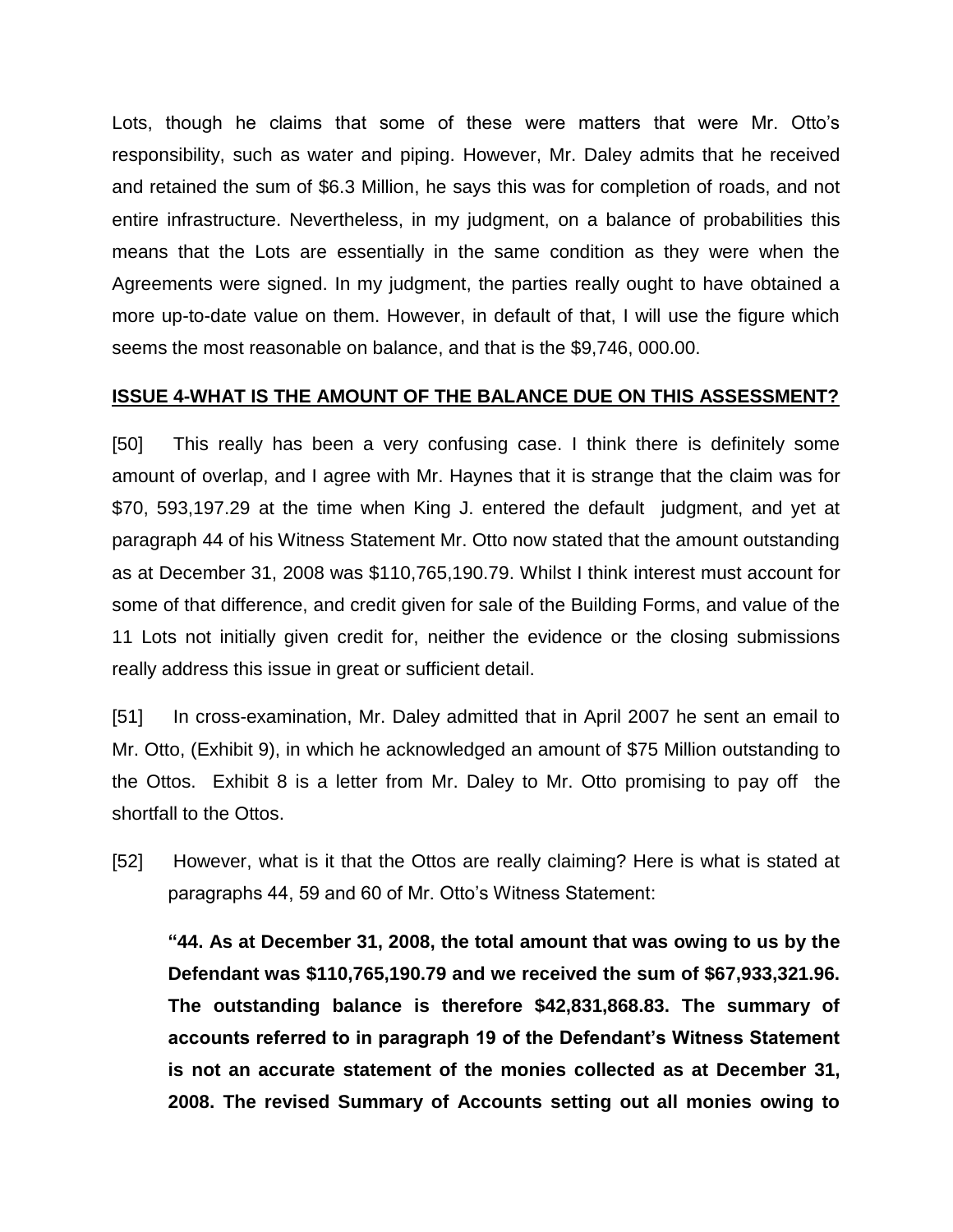**and received by us as at December 31, 2008 is attached and marked as "FO-23". ....**

**59. We therefore claim that the value of \$42, 831,868.83 is owing to us by the Defendant as at December 31 2008 with interest accruing at the rate of 20 % per annum until payment.**

# **60. That we seek at this assessment of damages in addition to the judgment of the Honourable Mr. Justice King of \$25,188,197.29 with interest at 20 % per annum, the sum of \$17,643,671.54 with interest at the rate of 20 % per annum until payment."**

( My emphasis)

[53] It is to be noted, that Mr. James was required to submit his Report, and has in the James Report, done an admirable job, computing the various claims as he was required to do, on the basis of each party's claims, assertions, assumptions and calculations. Indeed, as a Chartered Accountant I find his evidence most useful and reliable, particularly given the countless figures, voluminous substantiating documents, and many twists and turns of the calculation trail relevant to this assessment. However, there is no indication that he was told to subtract the sum of \$25,188,197.29 for which judgment was already decreed by King J. on the  $22<sup>nd</sup>$  of January 2008 when, for example, in A on page 2 of his Report, he states a figure of \$47,212,022.47 as being owed to the Ottos. In addition, Mr. Otto's Summary of Accounts and the figures in the James Report also include interest so there may be some double counting and or/inaccuracy. In addition, at page 2 of the James Report, the Chartered Accountant, states as follows:

**"According to the records provided, LINVAL paid over to JMB a total amount of \$151,719,913.32 as loan repayment and for the escrow account. The JMB statements of account showed receipts by JMB of only \$134,239,709.64. The JMB should be called upon to explain the difference of \$22,207,081.60".**